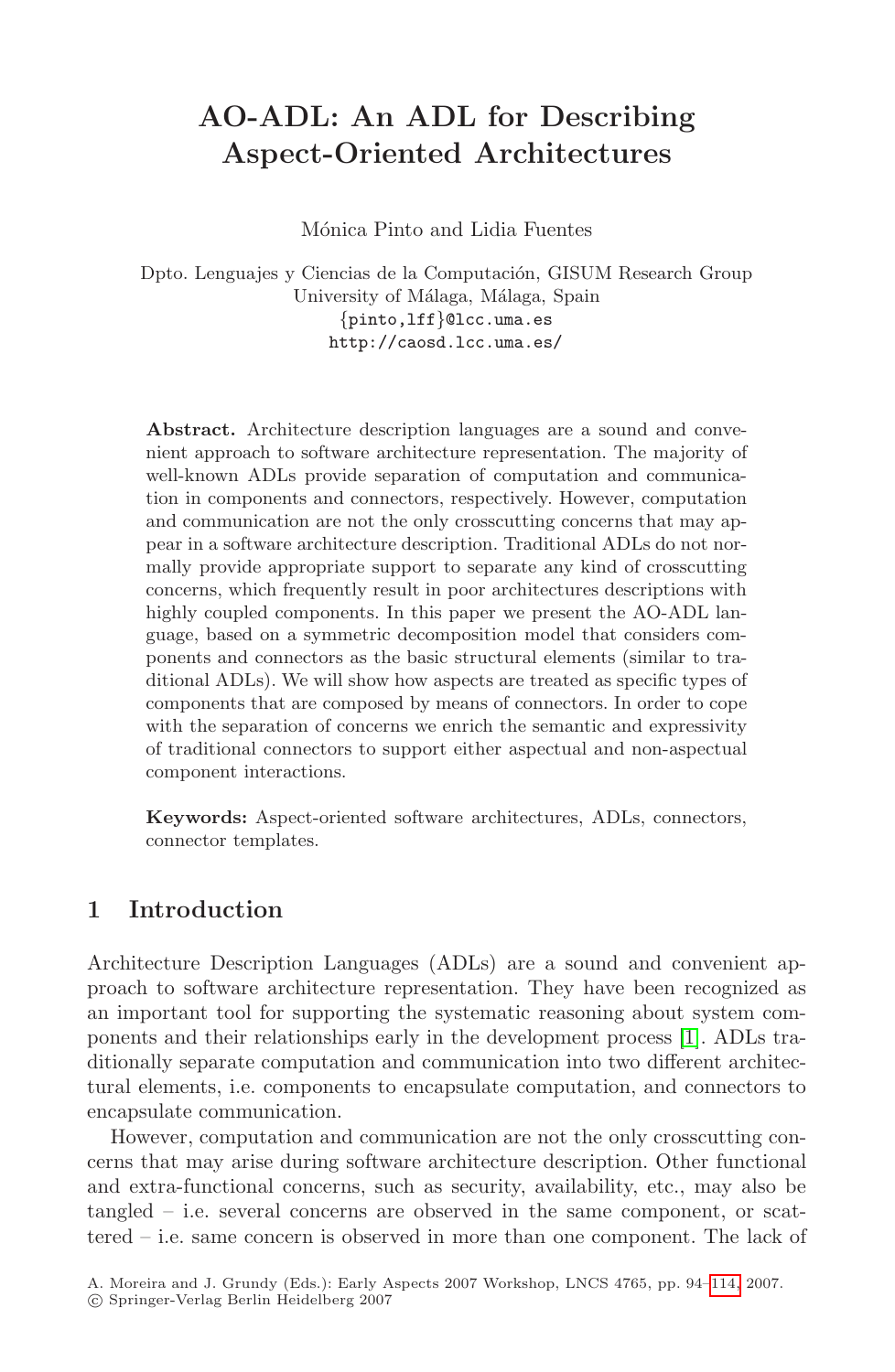appropriate support to represent these crosscut[tin](#page-19-0)g behaviors at the architectural level frequently result in poor descriptions of software architectures – with highly coupled components and loose of information about the interactions and dependencies among them.

On the other hand, the aim of Asp[ect](#page-19-1)-Oriented Software Development (AOSD) [2] is the identification and modeling of crosscutting concernsfrom requirements to implementation. Several approaches already exist for AO requirements, detailed design and implementation languages, but much more effort should be put in the specification of appropriate languages to describe AO architectures [3].

The answer to bot[h](#page-19-2) challenges is the definition of ADLs able to support the separation and composition of any kind of crosscutting concerns by extending the [e](#page-19-3)xpressivity of traditional ADLs. In this paper we present the AO-ADL (Aspect Oriented-Architecture Description Language) language [4]. Similar to traditional ADLs, AO-ADL considers components and connectors as the basic structural elements. Thus AO-ADL preserves the main architectural blocks of traditional ADLs that will be shown as enough to specify AO architectures. Notice that AO-ADL is not a completely new ADL. It is a generalization and evolution of our [p](#page-19-2)[re](#page-19-4)vious work named DAOP-ADL [5], which was specifically described for specifying component- and aspect-based software architectures running on top of the CAM/DAOP [6] platform. Other existing aspect-oriented ADLs are detailed in the related work section.

AO-ADL considers that components model either crosscutting (named aspectual component) or non-crosscutting behavior (named base component) exhibiting a symmetric decomposition model. Instead of defining a new entity to model aspects or extending the component with new kind of interfaces, as other aspect-oriented ADLs [5,7], a component is considered as an aspect when it participates in an aspectual interaction. This approach increases the reusability of components, which may play an aspectual or non-aspectual role depending on the particular interactions in which they participates. The symmetric nature of AO-ADL is one of the contributions of this language.

Following a symmetric approach, the crosscutting nature of a component only depends on the connections with other components, which in ADLs are specified in connectors. Thus, the second contribution of AO-ADL is the extension of the semantic of traditional connectors to represent the crosscutting effect of 'aspectual' components. This means that AO-ADL connectors provide support to describe different kinds of interactions among components – not only typical communication as in traditional ADLs, but also crosscutting influences among them. That is, AO-ADL connectors specify how 'aspectual' components are weaved with 'base' components during components' communication. In order to show the main characteristics of the AO-ADL language, we use the ATM model problem taken from the software architecture literature.

After this introduction, in section 2 we discuss the related work on aspectoriented ADLs. In section 3 we describe the ATM case study that we will follow throughout the paper. Then, the AO-ADL language is presented in section 4. We briefly discuss components to then focus mainly on the definition of connectors.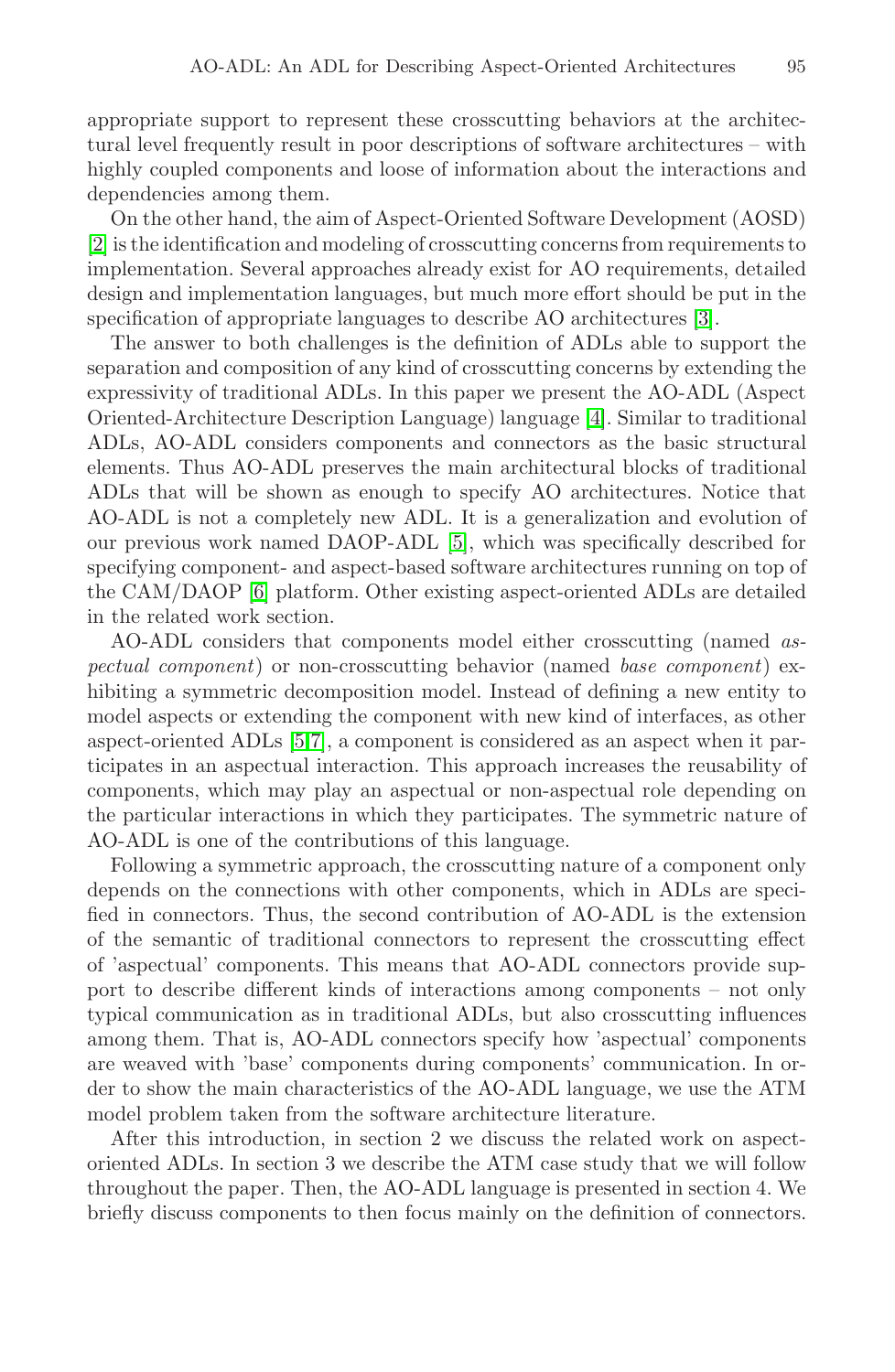We finish this section presenting the complete AO-ADL description of the ATM system. After the presentation of AO-ADL, in section 5 we discuss the main a[dv](#page-19-5)antage of usin[g o](#page-19-6)ur approach. The l[ast](#page-19-7) section presents our conclusions and future directions.

# **2 Related Work**

Non aspect-oriented ADLs have been extensively described and compared in the bibliography. Concretely, a comparison of some of the most relevant ones, like ACME [8], C2 [9] and Rapide [10], can be found in [1]. As stated in the introductio[n,](#page-19-0) [the](#page-19-8)se ADLs lack of support to specify crosscutting concerns and aspectual interactions. So, in this paper we focus on the related work about aspect-oriented ADLs.

Concretely, in order to define an aspect-oriented ADL, there are at least two questions [th](#page-19-2)[at](#page-19-3) need to be answered: (1) which a[re](#page-19-4) [the](#page-19-9) main architectural blocks of the language?, and (2) how composition between 'base' and 'aspectual' components is represented?

With respect to the first issue, there is not a consensus between existing AO architectural approaches [3,11]. While some of them add a new building block named aspect to model crosscutting concerns, others [re](#page-2-0)present aspects as c[omp](#page-19-10)onents with a different semantic, or as components that provide or require special 'crosscutting' interfaces.

I[n t](#page-19-0)[his](#page-19-8) sense, DAOP-ADL [5,6] (our previous work) and Fractal [7,12] extend traditional components with new kind of interfaces. In DAOP-ADL aspects are fist-order entities defining an evaluated interface. This interface specifies how aspects affect component's interfaces. Similarly, in Fractal a new kind of component named Aspectual Component is defined that contains a special aspect *component interface* that provides a set of methods to introspect a join point<sup>1</sup> Finally, in PRI[SMA](#page-19-11) [13] aspects are a new abstraction used to define the internal structure of both components and connectors. F[or a](#page-20-1) more extensive comparison of these proposals see [3,11].

<span id="page-2-0"></span>Considering the lessons learned from our previous work DAOP-ADL (a asymmetric ADL), we concluded that the distinction between components and aspects at architectural level drastically decreases the possibilities for components reuse. Instead, the same building block (e.g. a component) can be used to represent either non-crosscutting and crosscutting concerns. Another proposal following this approach is AspectualACME [14], which is an aspect-oriented extension of ACME where aspects are modeled as ACME components. FuseJ [15] is also a symmetric approach that combines components and aspects and includes the concept of XML-based configurations to specify the weaving information. The main difference is that FuseJ is a Java based programming model and not an

<sup>&</sup>lt;sup>1</sup> AO ADLs do not always share the same definition of symmetry. Notice that we consider that an aspect-oriented ADL is symmetric when the same building block (without new kind of interfaces or other structural elements) is used to model both base and aspectual behaviors. Otherwise, we consider that the ADL is asymmetric.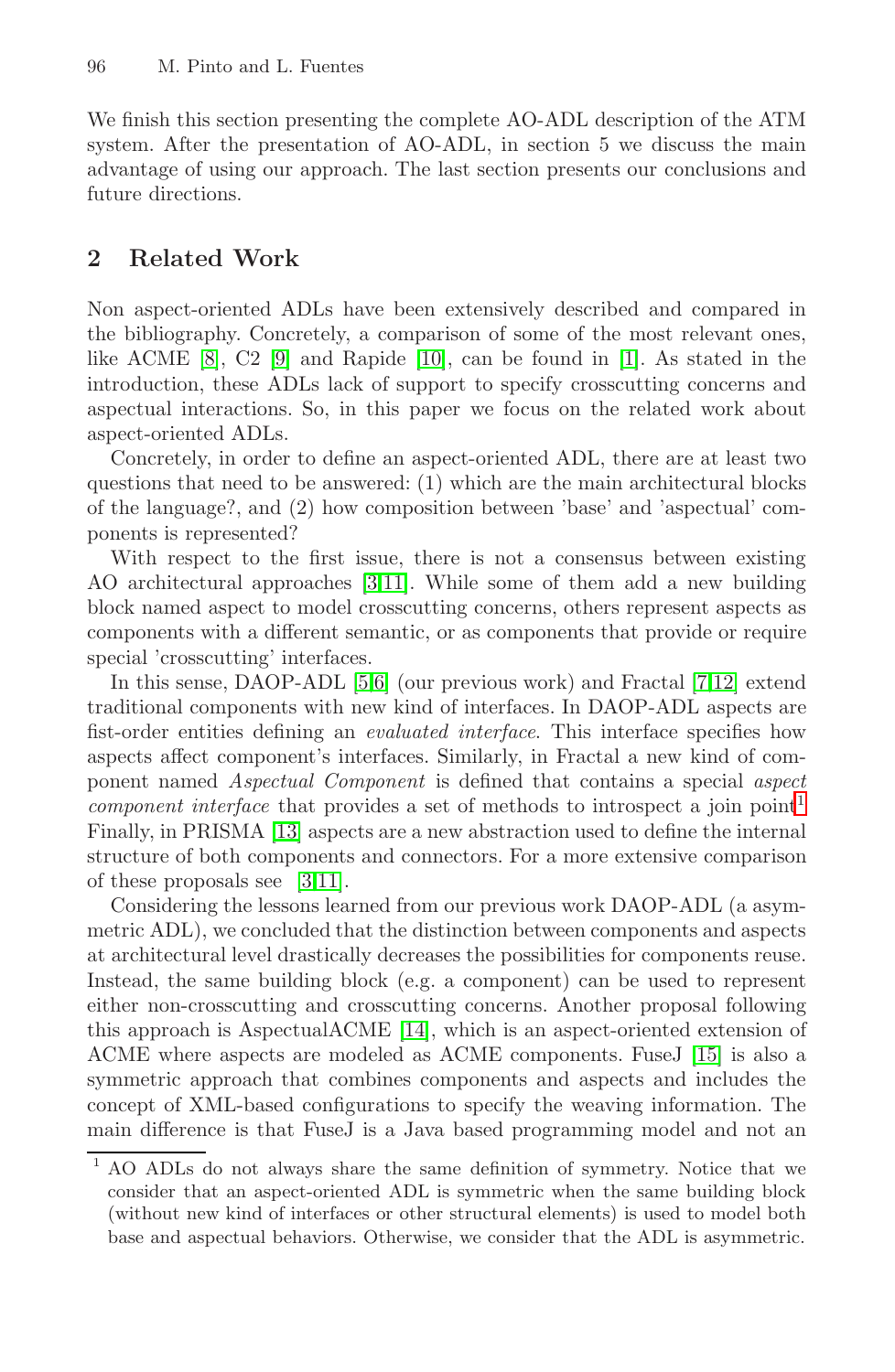ADL. Finally, in [16] aspect-oriented software architectures are described in LEDA, where aspects are LEDA components; the support for aspect-orientation is provided by including special kind of components to the architecture.

With respect to the second issue, though there are [diff](#page-19-10)erences on existing aspect-oriented ADLs, most of them agree on that the semantic of the compositions has to be somehow extended to incorporate aspects to an ADL. Once again, an interesting analysis and comparison of this issue has been performed [in](#page-19-2) [3,11]. In [16] the semantic of connectors is not modified since in addition to the components modeling aspects, a new kind of component with the role of 'coordinators' have to be included in order to describe an aspect-oriented software architecture. These components behave as an aspect manager modeling the interception of join points and the invocation of aspects. In PRISMA [13], since aspects are part of either the components and connectors specification, also the composition specification follows a different approach, being specified inside both components and connectors.

In DAOP-ADL [5], the antecedent of AO-ADL, connections are defined outside either components and connectors, in a specific composition section. They are defined in terms of a set of composition rules, which specify component communication, and a set of aspect evaluation rules, which specify component and aspect weaving. This is basically the same information that AO-ADL encapsulates as part of the specification of connectors. A similar approach is followed by Frac[tal a](#page-19-11)nd FuseJ that define an XML-based aspect binding section and linklets specification, respectively, in order to describe components and aspects compositions. These specifications are equivalent to those in DAOP-ADL. Thus, the main difference between AO-ADL and DAOP-ADL, Fractal and FuseJ is that in the later the concept of connector is not explicit and the component and aspect bindings play the role of both connections and configurations. Beside that, the composition information in AO-ADL is not completel[y](#page-3-0) new, since it is an evolution of the information described in the DAOP-ADL composition rules.

In AspectualACME [14], the specification of connectors model composition by defining base and crosscutting roles and configurations, being very similar to AO-ADL connectors. T[his](#page-20-2) proposal extends ACME connectors to support crosscutting roles. The main difference with respect to our approach is on the definition of pointcuts. While in AspectualACME pointcuts are defined as part of ACME's attachments, in AO-ADL pointcuts are defined inside connectors. Other difference is that, though both languages allow the use of quantifications<sup>2</sup> in the specification of pointcuts, in AO-ADL the roles of connectors can also be specified using quantifications. As shown along the paper, this feature of AO-ADL improves the adaptability and reusability of connectors.

<span id="page-3-0"></span>Finally, also the ConcernBASE proposal [17] is similar to ours in that it extends the semantic of connectors to capture new kind of interactions among components, though they follow a different approach. Concretely, ConcernBASE connectors defines a context to represent various kinds of interactions simultaneously. It defines a set of crosscutting interaction categories that can be specified

<sup>&</sup>lt;sup>2</sup> We understand quantifications as the use of wildcard and binary operators.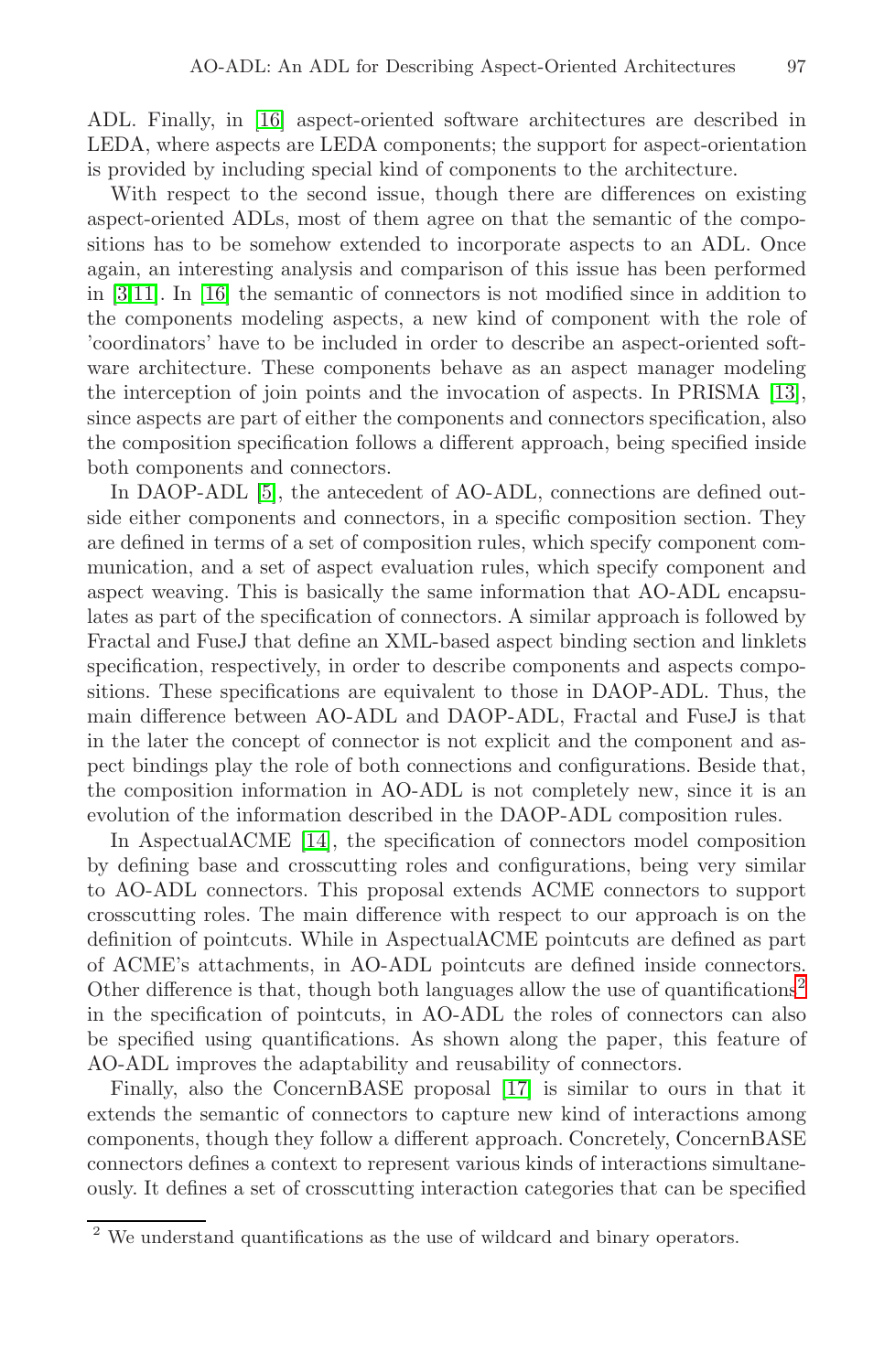inside connectors, such as data access, arbitrator, linkage, distributor and adaptor. The main contribution of this work is that it extends the taxonomy of software connectors proposed by Medvidovic in [18], though the main shortcoming is that the list of crosscutting categories is limited and therefore it does not provide support to separate any kind of crosscutting concern.

### **[3](#page-20-3) A Case Stud[y:](#page-4-0) [The](#page-20-4) Automated Teller Machine System**

As mentioned in the introduction, in order to show the contributions of our approach we will use the automated teller machine model problem, taken from the software architecture literature. In order to illustrate the separation of concerns in software architectures, additionally to the ATM system, we have also experience using the AO-ADL language for describing the software architecture of the Health Watcher [19] and the Auction system [20] case studies.

A simplified description of the system<sup>3</sup> is the following: "In the automated teller machines (ATMs) system each bank in a consortium provides its own computer to maintain its own accounts and process transactions against them. Human cashiers enter account and transacti[on](#page-5-0) data. Automated teller machines communicate with a central computer which clears transactions with the appropriate banks. An automated teller machine accepts a cash card, interacts with the user, communicates with the central system to carry out the transaction, dispenses cash, and prints receipts. The system requires appropriate security provisions. The system must handle concurrent accesses to the same account correctly. The banks will provide their own software for their own computers.".

A partial [des](#page-20-5)cription of the software architecture of the ATM system, where mainly the core f[un](#page-4-1)[c](#page-4-2)tionality is represented, is shown in Fig. 1. According to Fig. 1, the ATM-GUI component represents the user graphical interface and interacts with the ATM component, which encapsulates the main behavior of an ATM. The bank (Bank component) is always an intermediary of the interactions between the ATM (ATM component) and [the](#page-20-5) customers' accounts (Account). Finally, in order to maintain a backup copy of the accounts, the Account component is responsible for updating the BAccount component. This description has been partially extracted from [21], where a non-aspect oriented description of the ATM mod[el p](#page-20-5)roblem is described<sup>4</sup>,<sup>5</sup>

<span id="page-4-2"></span><span id="page-4-1"></span><span id="page-4-0"></span>This description needs to be completed with the representation of extrafunctional or non-functional requirements, which are of our interest to show the main contributions of our approach. Concretely, throughout the paper we focus on four of the non-functional requirements specified in [21] for the ATM system:

<sup>3</sup> As it appears in http://www.cs.cmu.edu/∼ModProb/

<sup>4</sup> We have not used the solution in [21] since it was not described with an ADL.

<sup>5</sup> To the best of our knowledge, a complete specification of the ATM system using an ADL is not available; and normally these descriptions do not address extra-functional concerns, the most important ones to illustrate the benefits of our AO approach.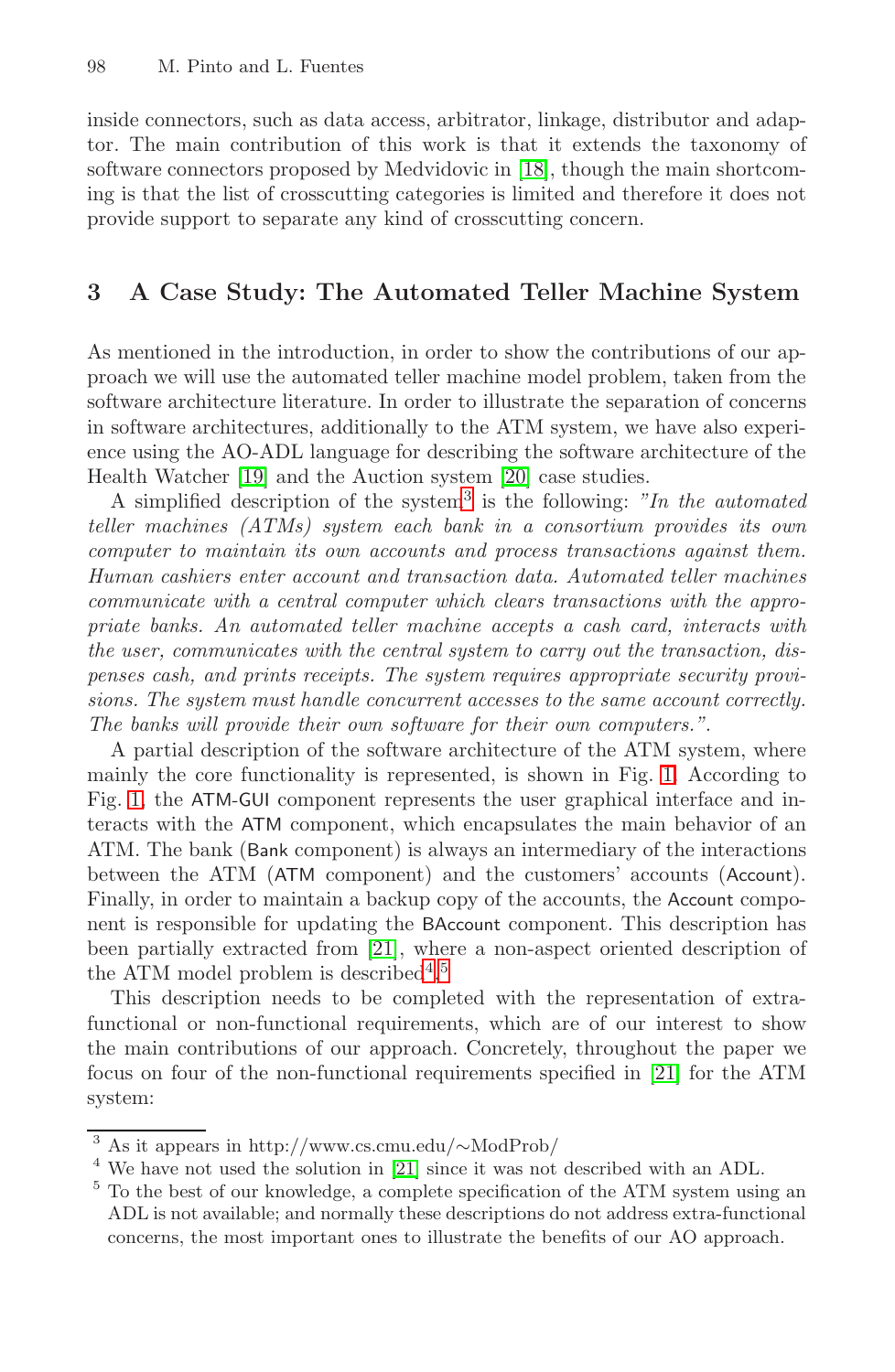

<span id="page-5-0"></span>**Fig. 1.** Partial software architecture of the core functionality of the ATM System

- **–** NFR1. Heterogeneity. In [21] this is interpreted as providing inter-communication mechanisms between two heterogeneous banking system.
- **–** NFR2. Concurrency. The system must handle concurrent accesses to the same account preserving the integrity of the data account.
- **–** NFR3. Security. In [21] security implies the authentication of customers that interact with the ATM, the authorization in the access to the bank's accounts and the confidentiality in the interactions between the ATM and the bank accounts. We extend confidentiality as a requirement to be satisfied by all the interactions between components in the ATM system.
- **–** NFR4. Availability. Customer services should be available 999/1000 requests. In [21] availability is achieved by maintaining a replica of the accounts.

In the following sections we first describe the AO-ADL language and how to represent crosscutting concerns in the Component and Co[nn](#page-19-7)ector architectural view. Then, we show the completed aspect-oriented solution for the ATM system specified in AO-ADL. We will make special emphasis on the advantages introduced by the enriched semantic of AO-ADL connectors.

## **4 The AO-ADL Language**

AO-ADL is a new XML-based architecture description language specifically wellsuited for describing aspect-oriented architectures. Likewise traditional ADLs [1] the main architectural elements of AO-ADL are components and connectors. Instead of extending ADLs with concepts introduced by aspect-oriented programming (AOP) languages, we integrate all these concepts (e.g. join points, pointcuts, etc.) under the definition of components and connectors. We do not consider those concepts specific of AOP languages and close to implementation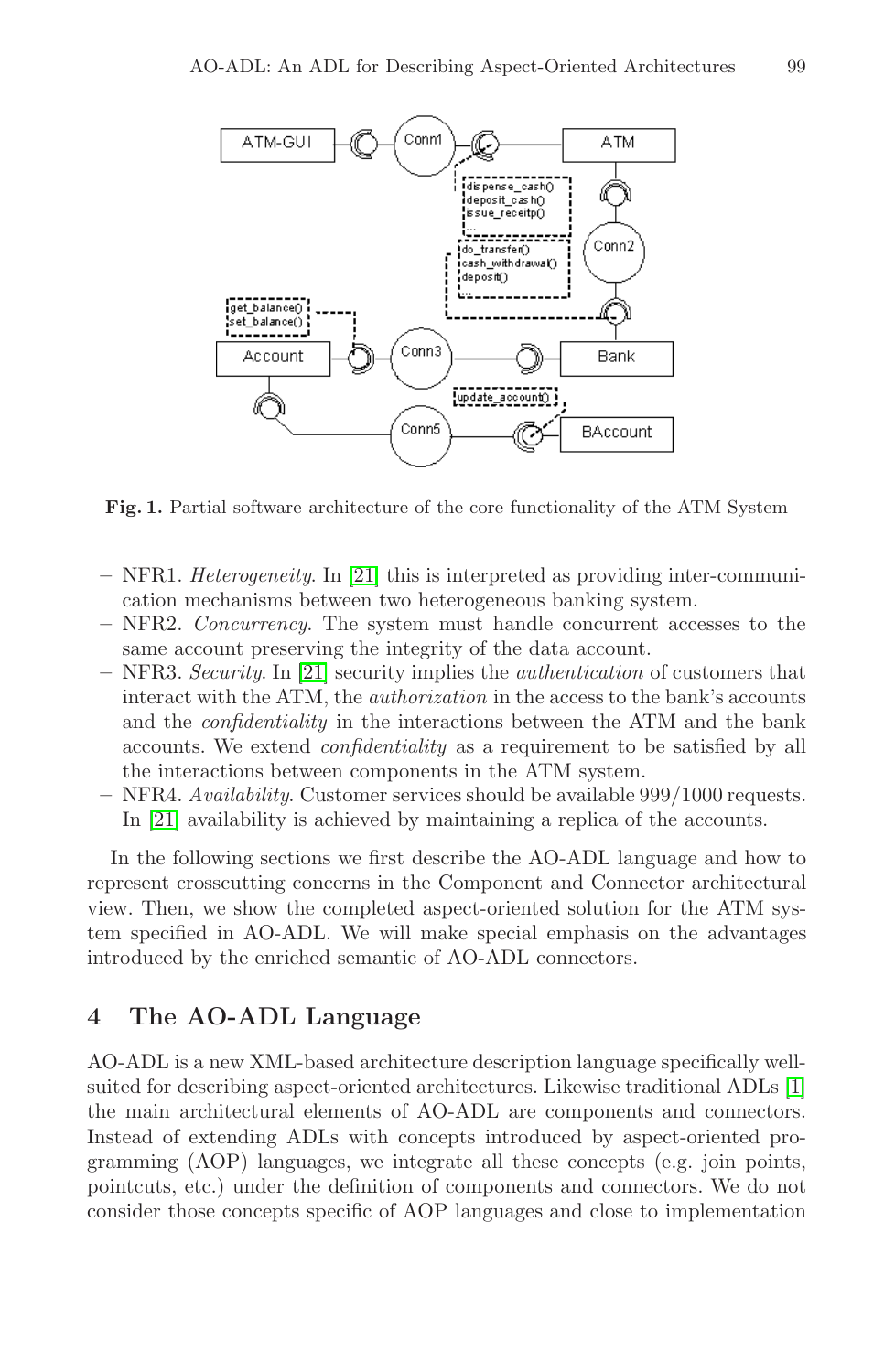

**Fig. 2.** AO-ADL Metamodel

<span id="page-6-0"></span>such as introductions, since they not always help to capture the fundamental nature of software architecture descriptions.

As we already stated above, the main difference between crosscutting and non-crosscutting concerns is merely in the role they play in a particular composition binding and not in the internal behavior itself. Therefore, instead of inventing a new structural element, we redefine the connector and extend its semantics with aspectual bindings. Notice that a software architect has also the possibility of specifying a traditional connector without including the specification of neither aspectual roles nor aspectual bindi[ng](#page-19-7)s. This means that when there is not crosscutting behavior to be specified, the software architect can use connectors as in traditional ADLs. Moreover, software architects non-experts in aspect-orientation would not need to learn AO concepts. Instead, connectors can be specified in two iterations. First, p[rov](#page-20-6)ided and required roles and component bindings are specified. Then, this connector is extended to incorporate aspectual roles and aspectual bindings.

Notice that we have opted for defining a new language, even when many ADLs already exist that could have been extended with AO characteristics [1]. Even when the extension of an existing language would require less effort than the definition of a new one from scratch, the prior approach has also significant drawbacks. Concretely, the main problem of extending a language is obscuring the semantics of the elements of the new language. For instance, ACME [22] defines the property concept to extend a component or connector with new characteristics. If we want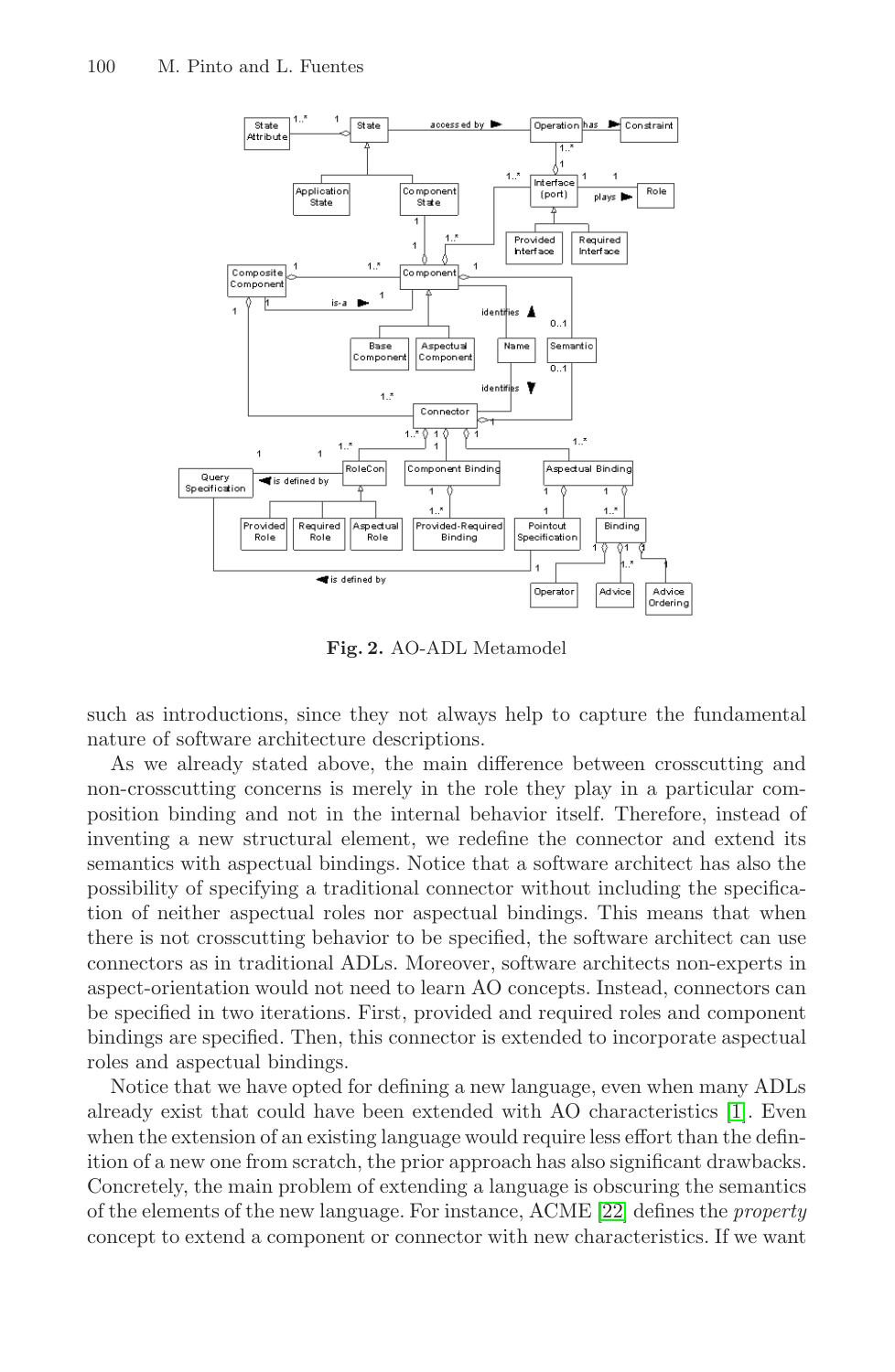to extend ACME for AO-ADL, all AO-ADL distinctive features would be ACME properties. This means that the semantics of all AO-ADL new elements would be hidden under a unique concept, the property. A similar reasoning can be done for xADL [23], a highly-extensible XML-based ADL that provides a set of extensible schemas<sup>6</sup>. From our experience it was not worth extending an existing  $ADL$ , since AO-ADL required a number of innovative characteristics the semantics of which we wanted to keep clear.

Figure 2 shows the me[ta-](#page-19-7)model of our language. The different parts of the meta-model are explained in next subsections using the A[TM](#page-7-0) system case study.

#### **4.1 AO-ADL Compone[nt](#page-6-0)s**

As discussed above, the first contribution of AO-ADL is the representation of both com[po](#page-7-0)nents and aspects, without distinction, with a single architectural element, the component (Component in Fig. 2). In AO-ADL the specification of compon[en](#page-6-0)ts is the same than in other ADLs [1]. From the case study described before, the Account component is represented in AO-ADL as specified in Fig. 3.

As shown in Fig. 3, components are identified by a required unique name inside a particular architectural design (Name in Fig. 2). They are described by means of their provided (ProvidedInterface in Fig. 2) and required (RequiredInterface in Fig. 2) interfaces (the ports of the components). The interfaces are defined by the  $\zeta$  interface tag (see Fig. 3). When reusing an interface definition as part of a component the software architect assigns a unique identifier to each interface, the role name (Role in Fig. 2), that refers to the role the component can play or require in a particular architectural design. For example, the Account component in Fig. 3 plays the role of managing the balance of the account (BalanceMgm) and requires the role of managing backup copies (BackupMgm).



**Fig. 3.** AO-ADL description of the Account 'base' component

<span id="page-7-0"></span>Components can also expose their public state (State in Fig. 2). For the Account component, the balance and credit limit type state attributes have been defined.

We extended this language for our previous work DAOP-ADL (DAOPxADL [24]) but the resulting architectural specifications are more complex and awkward.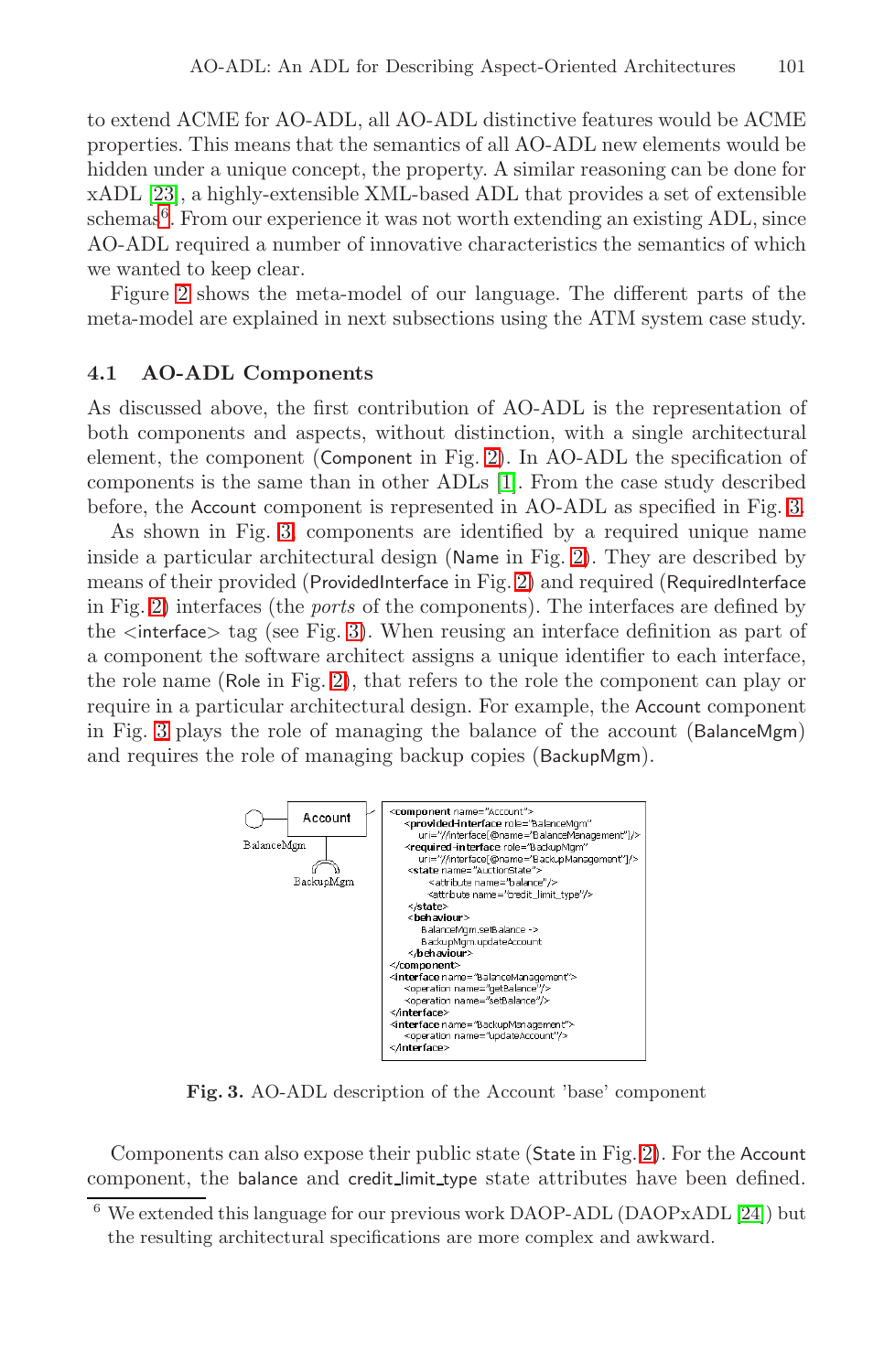Finally, components can optionally expose their semantics (Semantic in Fig. 2), which is a high-level model of a component's behavior. This behavior is expressed in terms of the interaction protocol between components. The interaction protocol specifies the ordering of the occurrence between the reception of operations in provided interfaces and the sending of operations through required interfaces. In the Account component the behavior section specifies that once the setBalance operation is received in the provided interface with role name BalanceMgm, the updateAccount operation of the required interface with role name BackupMgm is sent. Note that AO-ADL allows embedding of domain-specific languages for specifying components semantics. This feature is used by other ADLs as well (e.g. ACME). Its main benefit is the possibility of reusing existing standard or well-adopted (formal) notations. Other concepts of AO-ADL, which are out of the scope of this paper, are composite components and application state.

Following the symmetric approach, the decision about if a component specification defines a crosscutting or non-crosscutting behavior will be taken during the architecture configuration definition. [Th](#page-19-7)is means that the connector of a given components interaction will specify if a component is 'base' or 'aspectual'. Note that in the latter case, any operation defined as part of a provided interface of the component can be considered an advice.

### **4.2 AO-ADL Connectors**

In traditional ADLs connectors are the building block used to model interactions among components and rules that govern those interactions [1]. Similarly, the connector is the architectural element for composition in AO-ADL, but extended with additional features to support interactions with 'aspectual' components.

There are two main differences between the representation of connectors in traditional ADLs, and the representation of connectors in AO-ADL (Connector in Fig. 2). The first difference and most relevant one is the distinction between component bindings (interactions among 'base' components) and aspectual bindings (interactions between 'aspectual' and 'base' components). This means that components referenced in the aspectual binding section of a connector are playing the role of an 'aspectual' component in the specified interaction. Later in this section we show how the component bindings and the aspectual bindings differ due to the different interactions among them. Thus, Second difference is the use of quantifications to specify the connector roles.

Fig. 4 shows the BalanceManagement connector for the ATM system. The ATM requirements state that the Bank component (which required interface's role is specified in the provided-role clause of the connector in lines 2 to 6) is the responsible for setting the balance of the Account component (which provided interface's role is specified in the required-role clause of the connector in lines 7 to 11). The composition binding between these components is specified in the component-Binding clause of the connector in lines 17 to 22. Furthermore, the 'availability' requirement previously described in section 3 (NFR4) is a crosscutting requirement that affect the interaction between the Bank and the Account components. Basically, this requirement states that a backup account, represented by the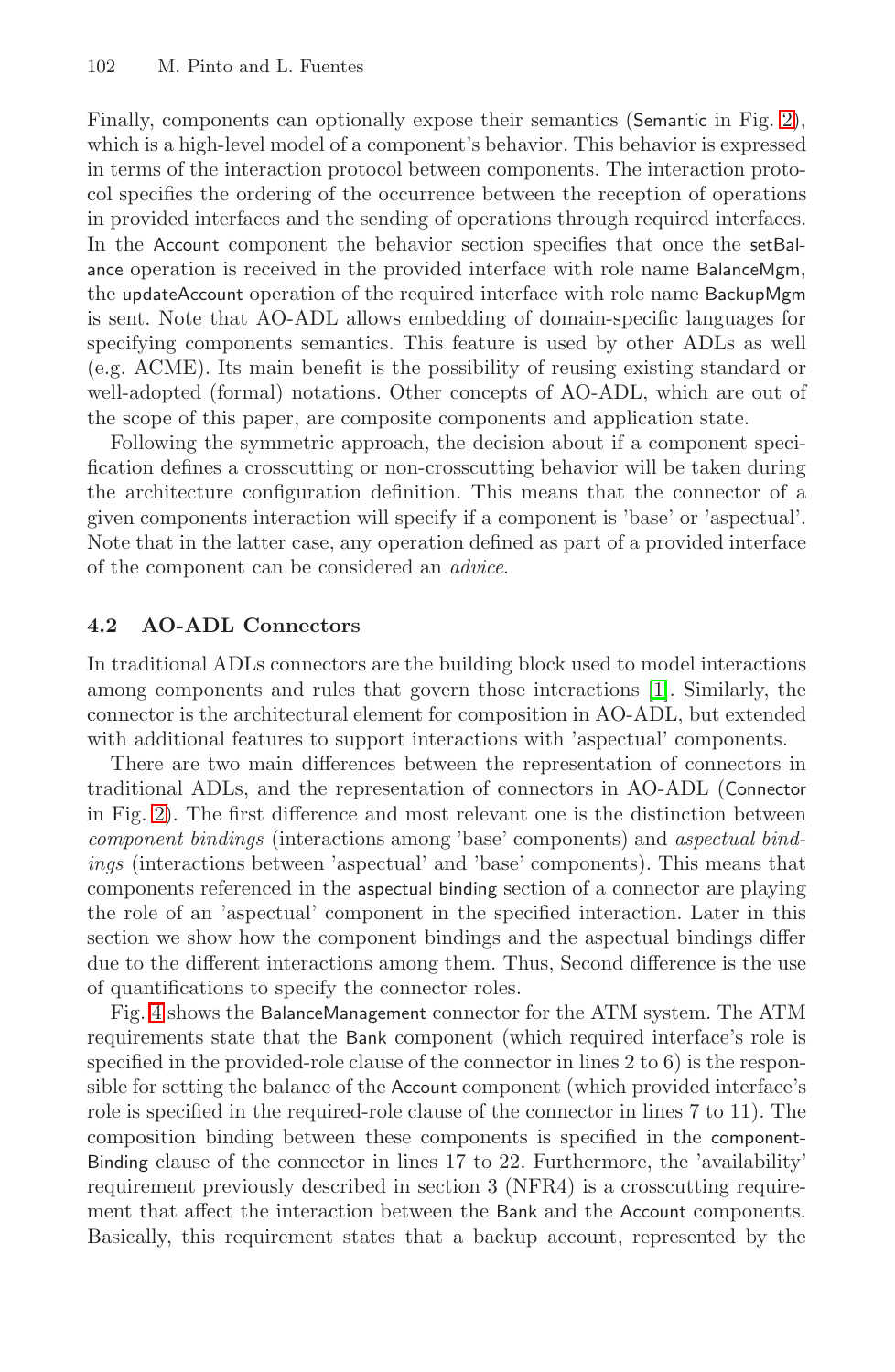component BAccount, needs to be updated when a new balance is set in the Account component. Applying the AOSD principles, we consider Replication as an 'aspectual' component (which provided interface's role is specified in the



<span id="page-9-0"></span>**Fig. 4.** Example of AO-ADL Connector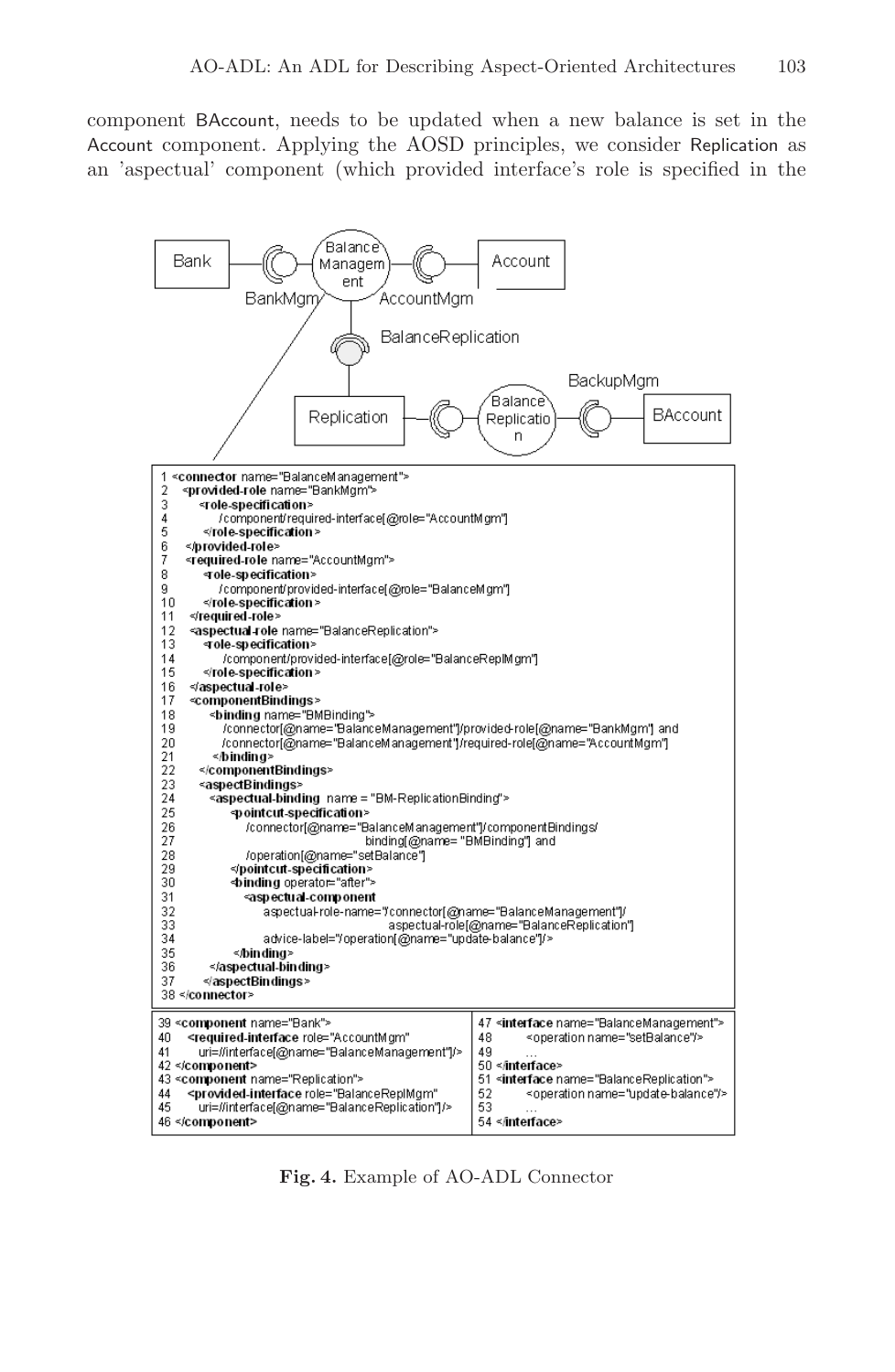aspectual-role clause of the connector in lines 12 to 16) that affects the interaction between the Bank and the Account components (s[pe](#page-10-0)cified in the pointcutspecification of the connector in lines 25 to 29).

Notice that the above implies the removal of the required interface with role name BackupMgm from the Account component that was shown in Fig. 3. Instead, in an aspect-oriented solution this behavior is provided by the Replication component, acting as an 'aspectual' component. The main benefit is that the Account component is released of the responsibility of maintaining the backup copy, which was tangled with the core concern of the Account component.

In the next subsections we describe the different parts of the connectors<sup>7</sup>.

**Role Specification.** An important novelty of AO-ADL connectors is that the connector roles can be defined specifying a query that identifies the compo $n = n$  hat may be connected to that role. This means that instead of always associating a particular interface to a connector role, this role may be described by a query matching 'any component playing a particular role', or 'any component containing a set of particular operations in one of its provided interfaces', or 'any component having a particular attribute as part of its public state'.

This is particularly useful for the specification of aspectual bindings (described below). Since 'aspectual' components encapsulate crosscutting concerns, this means that the usual situation would be one in which the same 'aspectual' comp[on](#page-11-0)ent affects different connections between 'base' components. However, without using queries to specify roles, it is not possible to avoid that the same aspectual composition rules would appear replicated through different connectors of the architecture.

An example of the rep[lic](#page-11-0)ation of the same aspectual composition rules in different connectors occurs when we add the Encryption component to our architecture. Assuming that, according to the security requirement (NFR3) specified in section 3, all the interactions between components in the ATM system need to be encrypted, in Fig. 5.a the Encr[yp](#page-10-1)tion component is included as an 'aspectual' component that affects the interactions between the ATM-GUI and the ATM components, between the ATM and the Bank components and between the Bank and the Account component. As shown in Fig. 5.a these connections are specified by three different connectors. Consequently, an aspectual-role clause specifying the encryption 'aspectual' behavior and an aspectual-binding clause specifying how encryption is bound to the interaction among 'base' components have to be replicated in the three connectors. We have omitted the specification of Conn2 that is the same specification shown in Conn1 and Conn $3^8$ .

<span id="page-10-1"></span><span id="page-10-0"></span>The above can be easily avoided using queries to specify roles. The main idea is to define an 'aspectual' connector which mainly focuses on the specification of the aspectual compositions, using wildcards and binary operators to specify roles. For the Encryption component previously mentioned, the new connector (shown in Fig. 5.b) would specify the following: 'For all the interactions between

<sup>7</sup> A more formal statement of the connector semantics is part of our future work.

<sup>8</sup> Only the part of the connector that would be replicated is shown.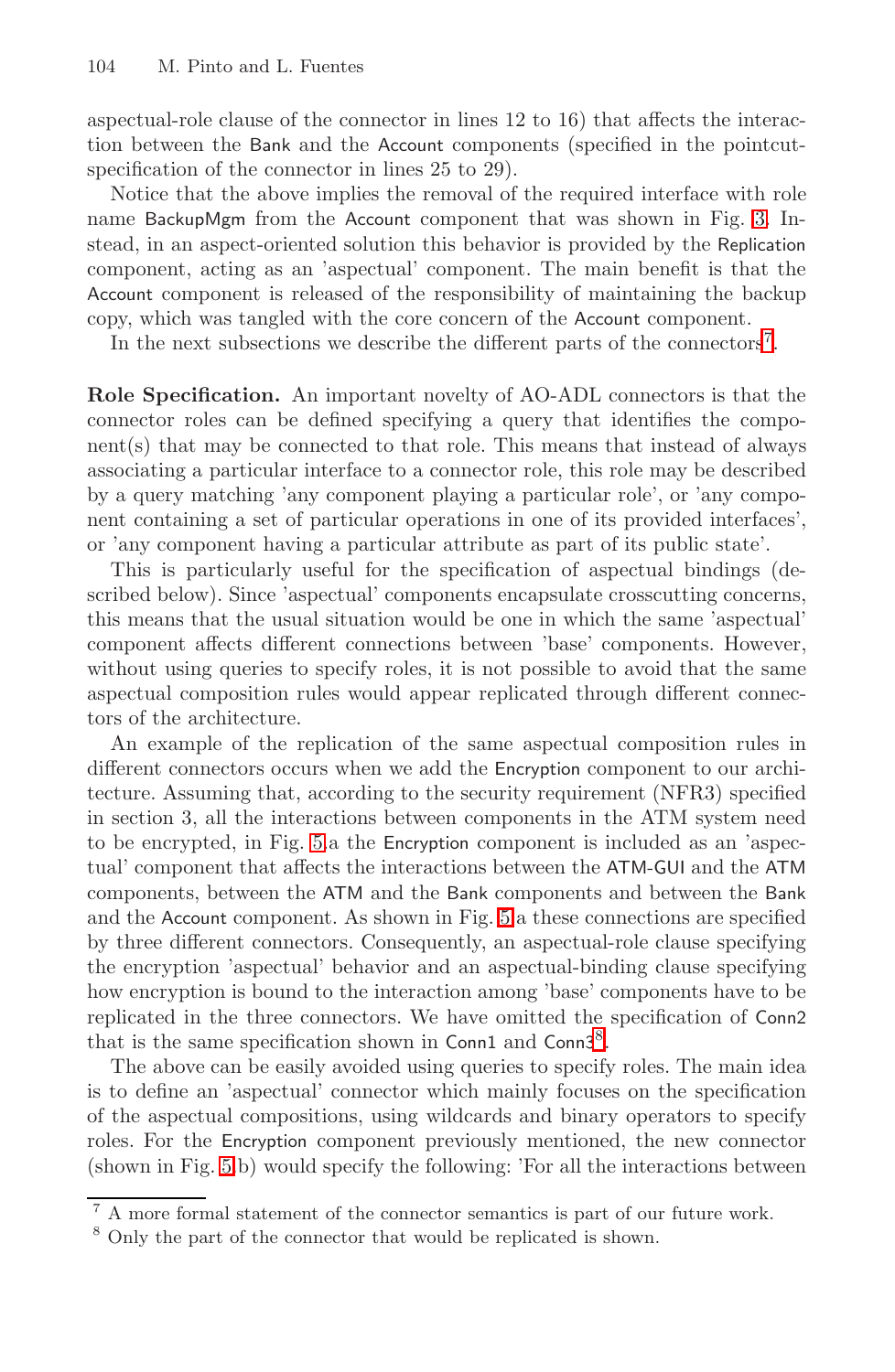

<span id="page-11-0"></span>**Fig. 5.** Examples of (a)Scattered aspectual composition; (b)Use of quantified ports

any source and target component in the ATM system, a component playing the role EncryptionRole in one of its provided interfaces is attached'. In our case study that component is the Encryption component.

Furthermore, the connectors' roles establish the scope of the join points that can be referenced by the connector's pointcuts (described below). The idea is that we can easily represent different weaving scenarios with connectors by using queries on the definition of the connectors' roles.

For instance, at the architectural level typical join points would be: the 'reception of an operation defined in the provided interface of the component', where the source component is omitted from the pointcut specification; the 'sending of an operation defined in the required interface of a component', where the target component is o[m](#page-6-0)itted from the pointcut specification; the 'interaction among two components', where both the source and the target component are identified; the ['o](#page-9-0)ccurrence of a particular component's state or application's state', what is called a state-based join point, etc. The only requirement is that we need to expose, in the specification of the connector roles, all the information that we will then refer during the specification of the pointcuts.

**Base Component Composition.** The specification of the 'base' component bindings (ComponentBinding in Fig. 2) inside the connector describes the connections among 'base' components. For instance, the componentBindings clause in the connector shown in Fig. 4 describes the interaction between the Bank and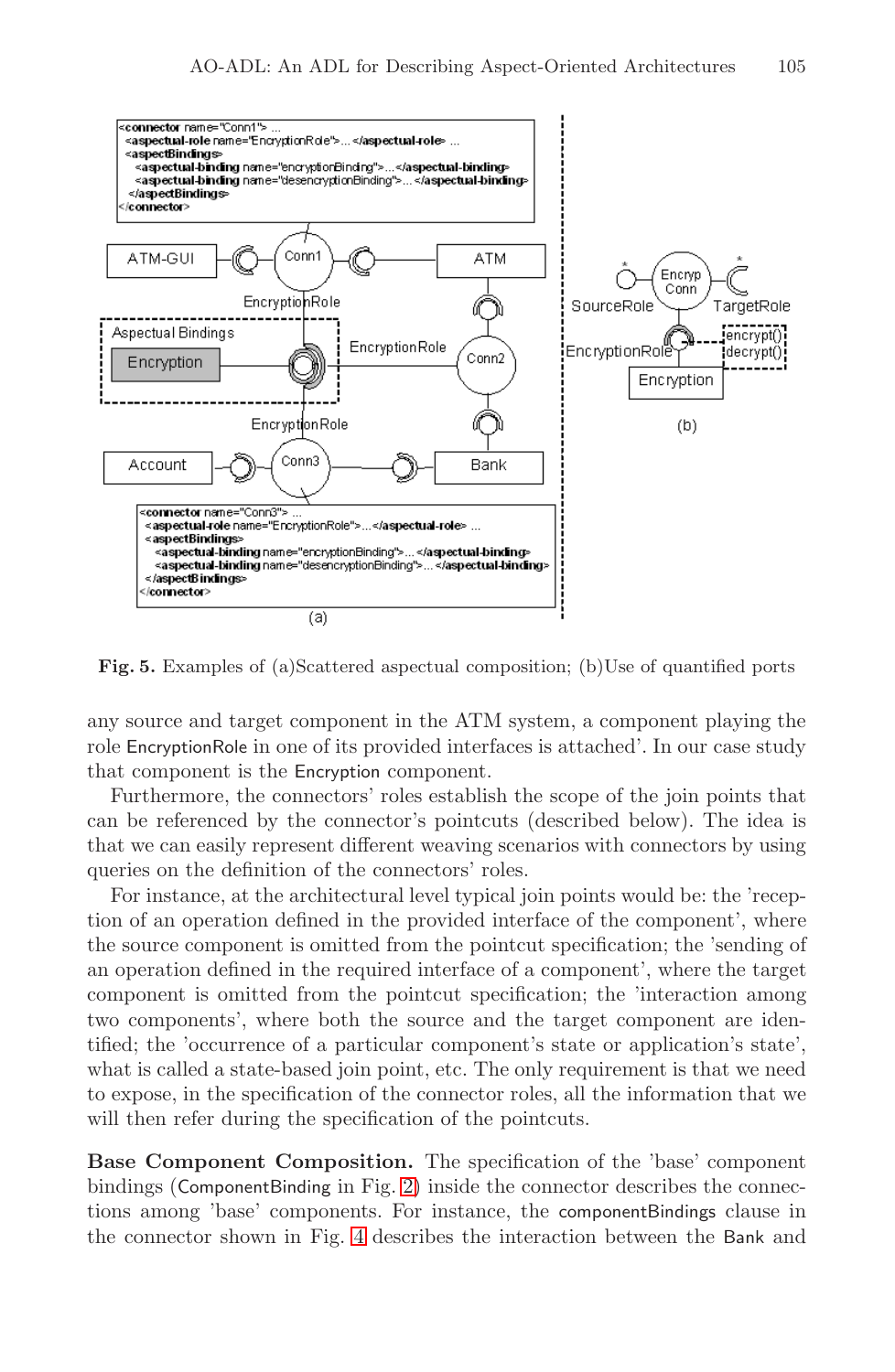the Account components by connecting the corresponding provided and required roles previo[us](#page-6-0)ly described in the connector (component binding with name 'BM-Binding' in lines 17 to 23). Note that we do not discuss the k[ind](#page-9-0) of interactions or communication mechanisms among components that may be considered in AO-ADL, i.e. the type of connector (message-oriented infrastructures, pipes, filters, etc.). Interested readers are referred to [18,25] for such a discussion.

**Aspectual Component Composition.** This is the main novelty of AO-ADL connectors with respect to traditional connectors. The specification of the aspect bindings (AspectBinding in Fig. 2) inside the connector describes the connections between 'aspectual' components and 'base' components. For instance, in Fig. 4 the Replication component is an 'aspectual' component that affects the interaction between the Bank and the Account components. Concretely, in an aspectual binding (e.g. the aspectual binding with n[am](#page-9-0)e 'BM-ReplicationBinding' in lines 23 to 36) the following information is provided:

- 1. **Pointcut Specification.** The description of the pointcuts identifying the join points that will be intercepted. As mentioned before these join points are defined in terms of: (1) a provided role [of](#page-9-0) the connector; (2) a required role of the connector, or (3) a composition binding previously described in the same connector. In the first two cases the pointcut is expressed omitting the other party in the communication. The example of Fig. 4 is an instance of the third case, where the join point captured by the pointcut specification is the interaction between the components connected to the provided-role and required-role of the connector (which in our example would be the Bank and the Account components respectively) by means of the setBalance() operation (specified in the pointcut specification in lines 25 to 28 in Fig. 4). Pointcuts can be specified using wildcards and binary operators. The only requirement is that the pointcut specification will only refer to join points previously exposed in the roles of the connector.
- 2. **Binding.** A different binding section is defined for each kind of advice (before, after, around) to be included in the definition of the aspect bindings. For instance, the set of 'aspectual' components being composed 'before' a join point may be different from the set [o](#page-9-0)f 'aspectual' components composed 'after' a join point.
	- (a) **Operator.** The kind of advice is specified in the operator. Basic AO-ADL operators are before, after, around and concurrent-with. Operators take the form 'X before Y', where X is an advice and Y is a join point. A detailed description of all the possible AO-ADL operators as well as the semantic of each operator is out of the scope of this paper, but it is similar to other approaches. Thus, we will explain those that are used in the examples as they appear. For instance, in Fig. 4, the operator is after, indicating that the Replication component is injected always after the interaction among the Bank and the Account component.
	- (b) **Constraint.** A constraint restricting the injection of aspects under certain circumstances. Constraints can be expressed as pre-conditions, postconditions or invariants.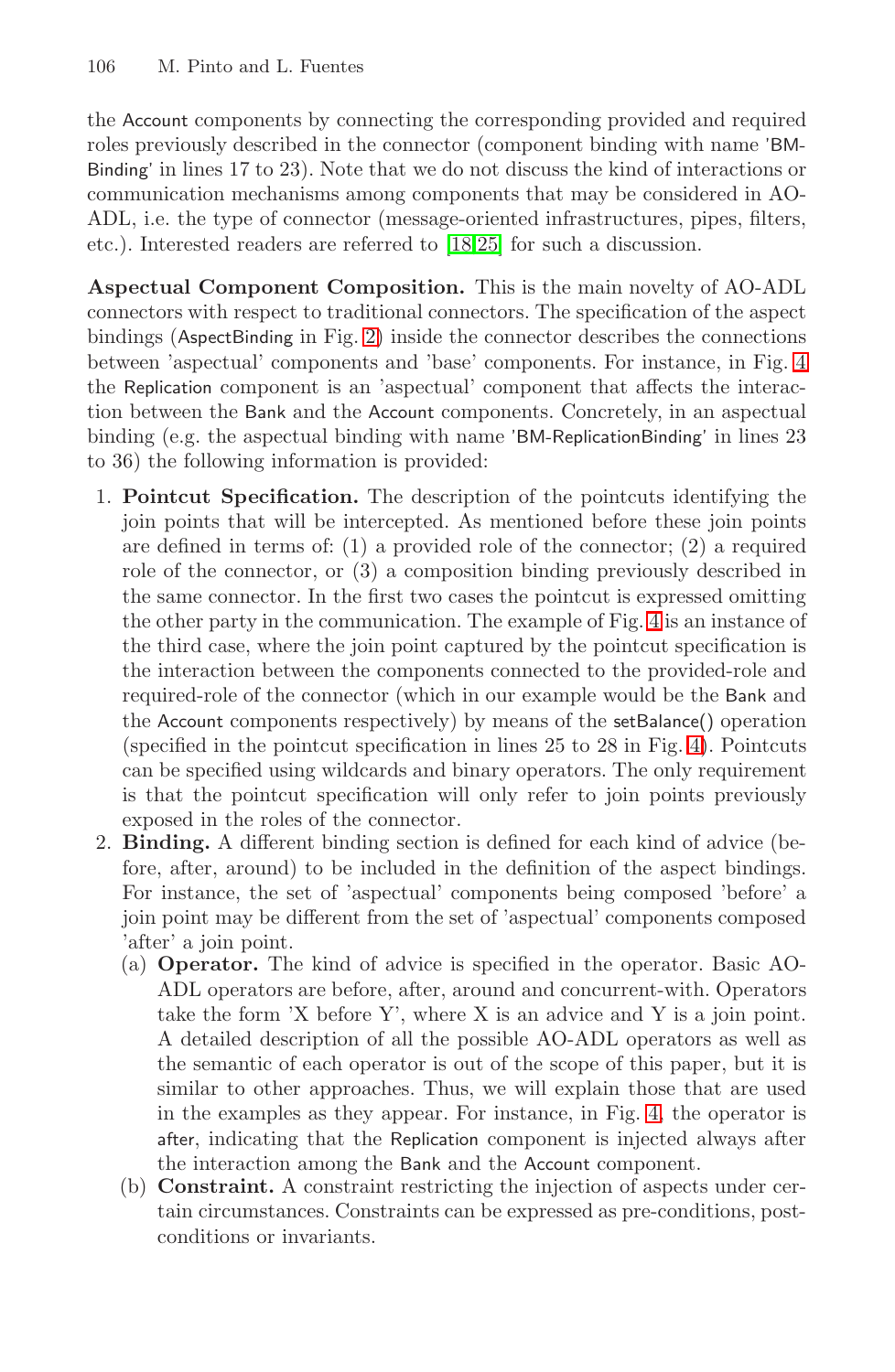- (c) **Advice.** For each kind of advice, the list of 'aspectual' components to be composed is specified. This makes reference to the aspectual-role clause previously defined in the connector (lines 12 to 16 in Fig. 4) and to the name of one of the operations in the referenced interface. The behavior specified by this operation is the behavior to be composed at the matched join points. In Fig. 4, the update-balance operation (line 34) of a component with a provided interface with role name BalanceReplMgm (line 14) is specified as the advice to be executed (line 32-34).
- (d) **Advice Ordering.** Several aspects being composed at the same join point need to be appropriately ordered. This information is provided for each aspect binding, since the ordering among a set of aspects may be different depending on the context in which they are composed. The operators before, after, around and concurrent-with previously described are also used to indicate the order of execution of advice. Once again the complete list of ordering operators is out of the scope of this paper.

Notice that this composition information is defined in an aspect-oriented fashion, including common terms of aspect-orientation such as pointcut specification, advice and advice ordering/sequencing. Consequently, it is possible the specification of new relationships (aspect-oriented relationships) between components,



<span id="page-13-0"></span>**Fig. 6.** Architectural Encryption Pattern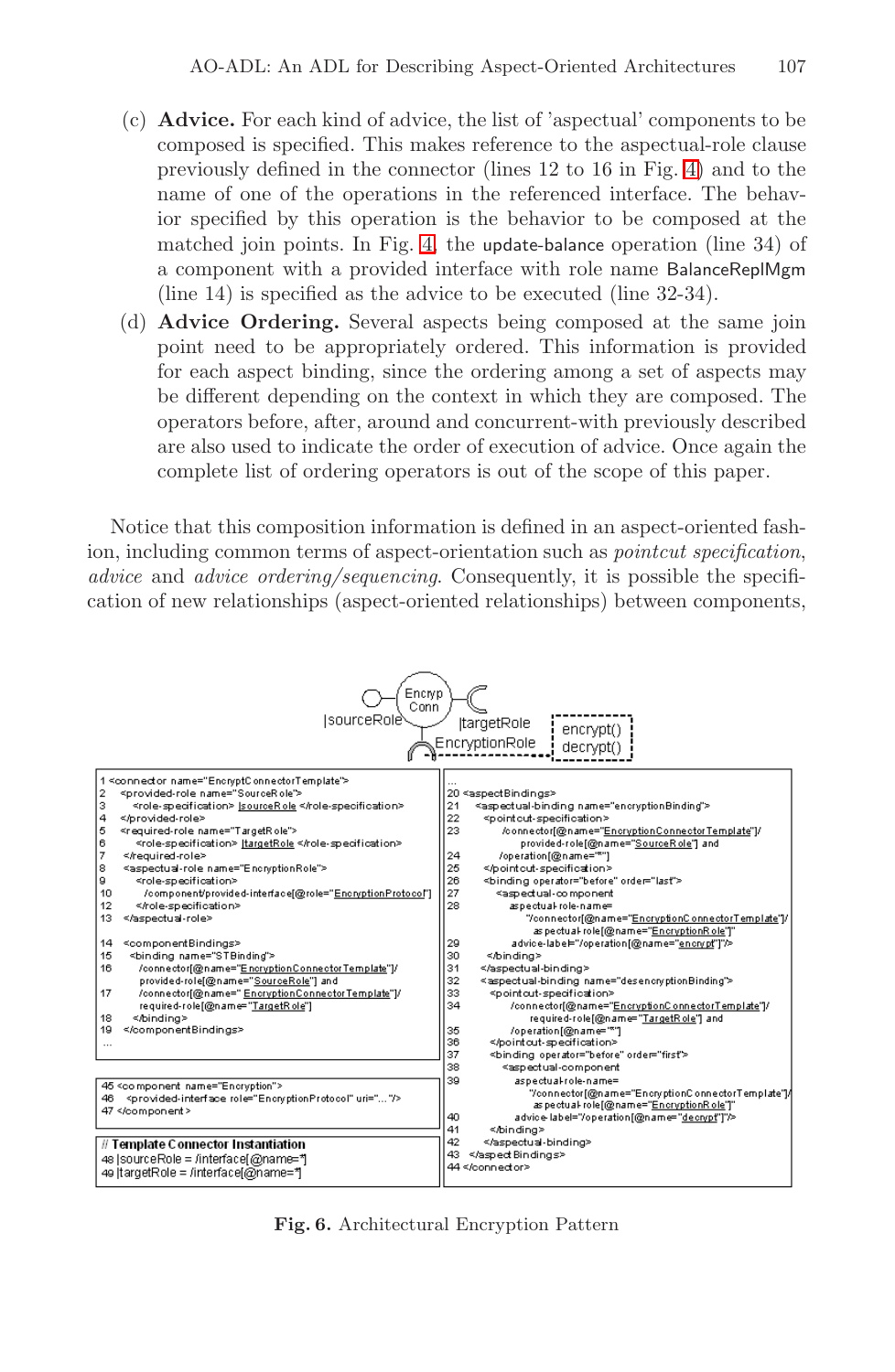which are not supported by the component bindings usually specified inside connectors by non-aspect-oriented ADLs.

#### **4.3 Connector Templates**

Another interesting feature of AO-ADL is the definition of connector templates. The [id](#page-11-0)ea behind connector templates is that the definition of the connections between 'aspectual' and 'base' components from scratch is not a very practical solution since it requires a lot of effort and, potentially, it is an important locus of errors. Also, it would be very useful to have a mechanism to reuse some recurrent aspect-oriented architectural solutions. An alternative option would be that the software architect has available a set of aspect-oriented architectural patterns or templates fo[r w](#page-13-0)ell-known crosscutting concerns. Then, these templates would have to be instantiated in particular software architectures.

For instance, in Fig. 5.b we have shown how to satisfy the confidentiality part of NFR3 in AO-ADL by adding the Encryption 'aspectual' component. However, since encryption is a well-known recurrent crosscutting concern, an alternative to the inclusion of this component from scratch would be the use of an AO-ADL template that indicates us how to compose this component with the rest of components in our software architecture. Concretely, we may have reused the connector template shown in Fig. 6.

The template is interpreted as follows: The behavior of the Encryption 'aspectual' component is the same independently of the particular components connected to the provided and required role of this connector (notice the use of |sourceRole and |targetRole formal parameters in lines 3 and 6 respectively). The template states that, always before sending a message the encrypt advice of the component connected to the encryption port is executed (lines 26 to 30). In case where other aspects have to be injected simultaneously to the encryption aspect, the encrypt advice will be the last one in being evaluated (see the ordering information in line 26). This makes sense since the content of the message should not be enc[ryp](#page-13-0)ted if other aspects need to access to it. Similarly, always before receiving a message, the decrypt advice is executed (lines 37 to 41). When other aspects also need to be injected in the [sam](#page-11-0)e join point, the ordering information in line 37 indicates that the decrypt advice is the first one to be evaluated. This makes sense since the content of the message should be decrypted before any other aspect access to it.

Then, the |sourceRole and |targetRole formal parameters need to be substituted by particular interface names or queries in order to instantiate the pattern, as shown in the lower part of Fig. 6 (lines 48 and 49). Notice that the shown instantiation, using wildcards to specify both the source and the target components, corresponds to the connector previously described in Fig. 5.b.

In this example, we are assuming that all the interactions among the components need to be encrypted (notice the use of the \* wildcard to specify the intercepted messages). However, this is not always the case. In general, in order to define more complex interactions, and still be able to reuse the pointcuts specification, we need to also parameterize those operations of the provided and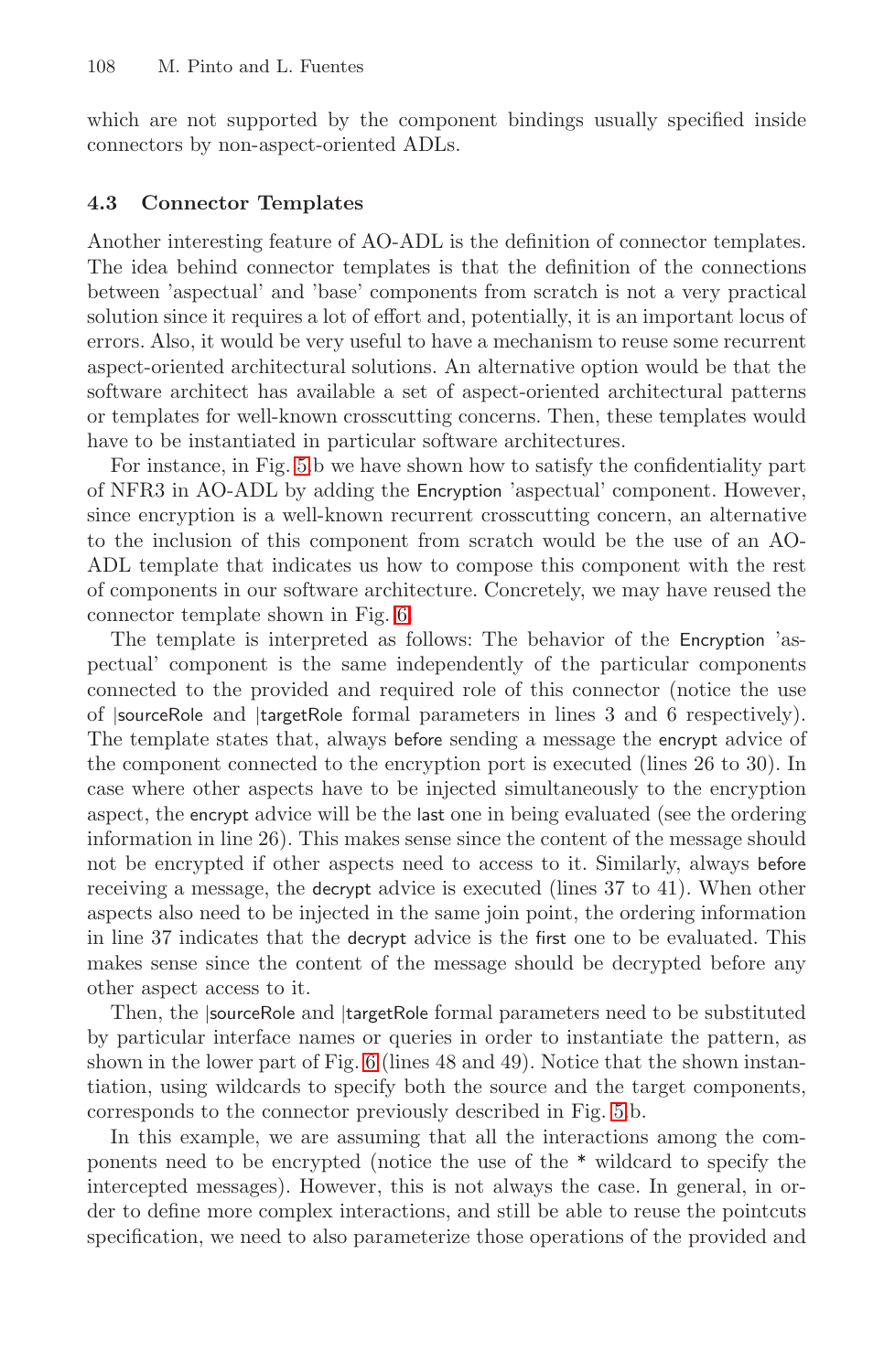required roles of the connector that are going to be intercepted by the aspectual components. This is possible in AO-ADL using queries to specify the connector's roles (section 4.2).

For instance, analyzing NFR2, the Account component is a critical resource that can be simultaneously accessed by several instances of the Bank component in ord[er](#page-15-0) to read (the Bank as a consumer) and write (the Bank as a producer) the balance of the account. This can be identified by the software architect as a typical producer/consumer synchronization problem, for which AO-ADL will provide a connector template. In this case the connector template would define: (1) a required role |reader with at least a |...read() operation; (2) a required role |writer with at least a |...write() operation; (3) a provided role |criticalResource with at least the  $\dots$ read() and  $\dots$ write() operations, and (4) an aspectual role |RWsynchronization with the |...beforeRead(...), |...afterRead(...), |...beforeWrite(...) and  $|...$ afterWrite $(...)$  operations<sup>9</sup>.

Then, in order to instantiate the template: (1) the |reader and the |writer parameters would be instantiated with a required interface of the Bank component containing the get balance() and set balance() operations respectively; (2) the |criticalResource parameter would be instantiated with a provided interface of the Auction component also containing the get balance() and set balance() operations; [\(](#page-15-1)3) the |RWsynchronization with a provided interface of the Concurrency component; (4) the  $|...$ read() parameter with the get balance() operation; (5) the  $|$ write $(...)$  parameter with the set balance() operation, and so on. Since the specification of the pointcuts inside the connector is defined in terms of these parameters, it can be reused for different instantiations of the connector template.

Finally, notice that the use of the notation |param to identify the template's parameters is only a syntactic sugar used to simplify the description of the templates. We are now implementing an Eclipse plug-in that uses the Java Emitter Templates  $(\text{JET})^{10}$  technology for defining and instantiating the AO-ADL connector templates. JET is part of the Eclipse Modeling Framework Technologies (EMFT) and uses a J[SP](#page-5-0)-like syntax to write templates, as well as the instantia[tion](#page-15-2) parameters $^{11}$ .

### **4.4 The Complete Architecture of the ATM System in AO-ADL**

<span id="page-15-1"></span><span id="page-15-0"></span>To finish with our example we will show the complete software architecture of the ATM system presented in section 3.

<span id="page-15-2"></span>Fig. 7 shows the aspect-oriented software architecture of the ATM system, which includes the components of Fig. 1 plus the components representing crosscutting concerns<sup>12</sup>. The 'aspectual' components are shown in grey color and

 $9$  The ... in  $\dots$ m(...) means any parameters of any type.

<sup>10</sup> Web Site: www.eclipse.org/emft/projects/jet/

<sup>11</sup> More information about this can be found in http://caosd.lcc.uma.es/AO-ADL

<sup>12</sup> In this particular example the 'aspectual' components model the non-functional requirements described in section 2. In other scenarios, functional requirements may also be modeled as 'aspectual' components.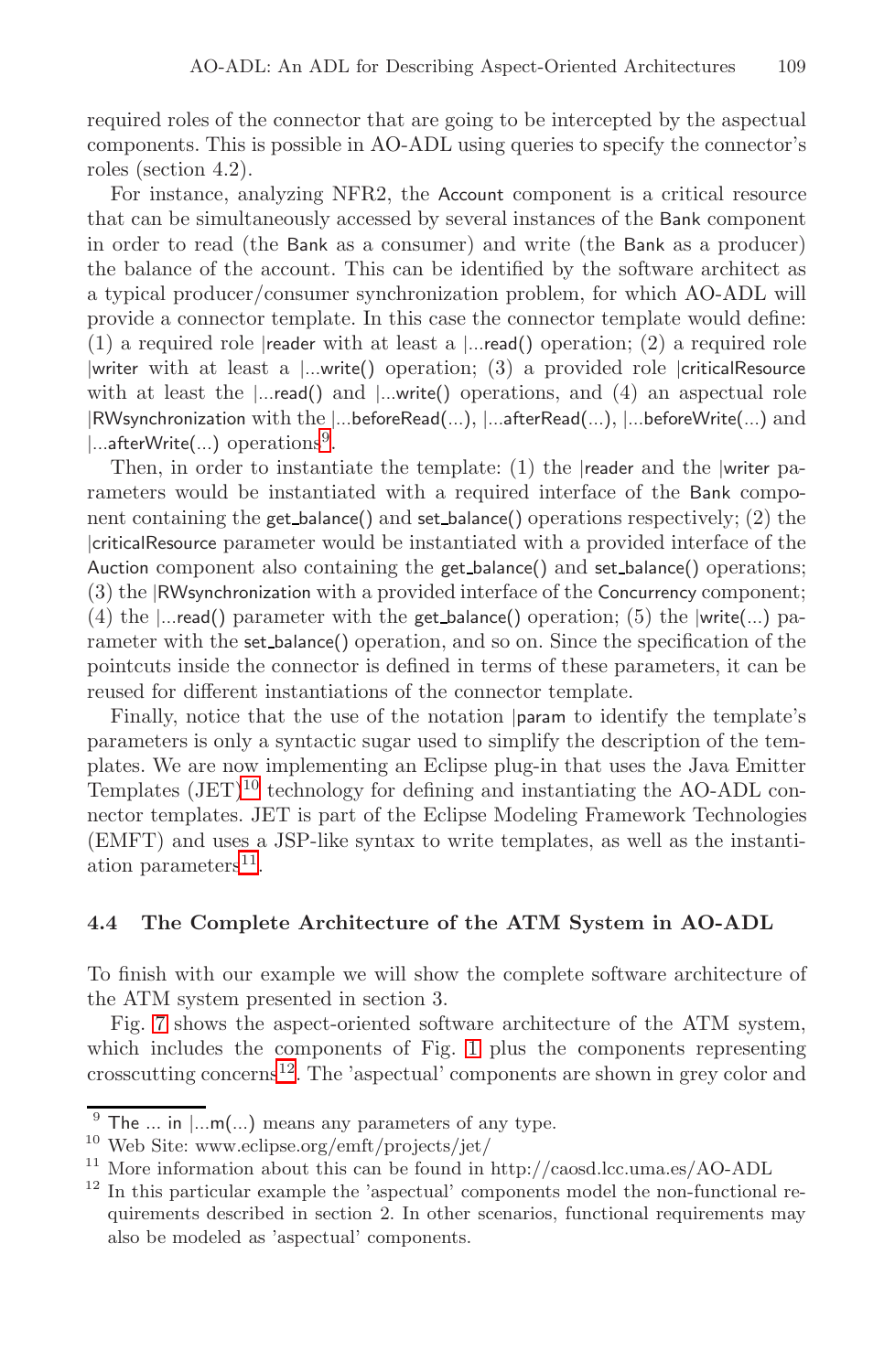

**Fig. 7.** AO version of the architecture of the ATM System

<span id="page-16-0"></span>are the Security, the Transaction, the Concurrency, the Replication and the Adaptability components. We have omitted the XML descriptions for simplicity.

Notice that this is a high-level abstraction of the software architecture. More refined versions of these components may be also specified in AO-ADL, by decomposing each component in a set of components and interconnections among them (though it is out of the scope of this paper).

# **5 Main Features of AO-ADL**

In this section we will outline the main contributions of the AO-ADL language and assess the advantages of these characteristics in the specification of AO architectures.

The modularity of components is improved, for either 'base' and 'aspectual' components. This is achieved by modeling crosscutting concerns as separated components (i.e. 'aspectual' components). In this sense it is possible to specify aspect-oriented architectures, solving the tangled and the scattered behavior problem earlier, at the architectural level.

The pointcut specification is not part of the 'aspectual' component definition. This is shared with most AO ADLs nowadays, including our previous work DAOP-ADL. Thus, the main contribution is that in AO-ADL the pointcut definition is part of the connector aspectual binding specification. Also, when a component plays the role of an 'aspectual' component the advice can be any operation defined as part of its provided interface. All this improves the reusability and evolution of 'aspectual' components.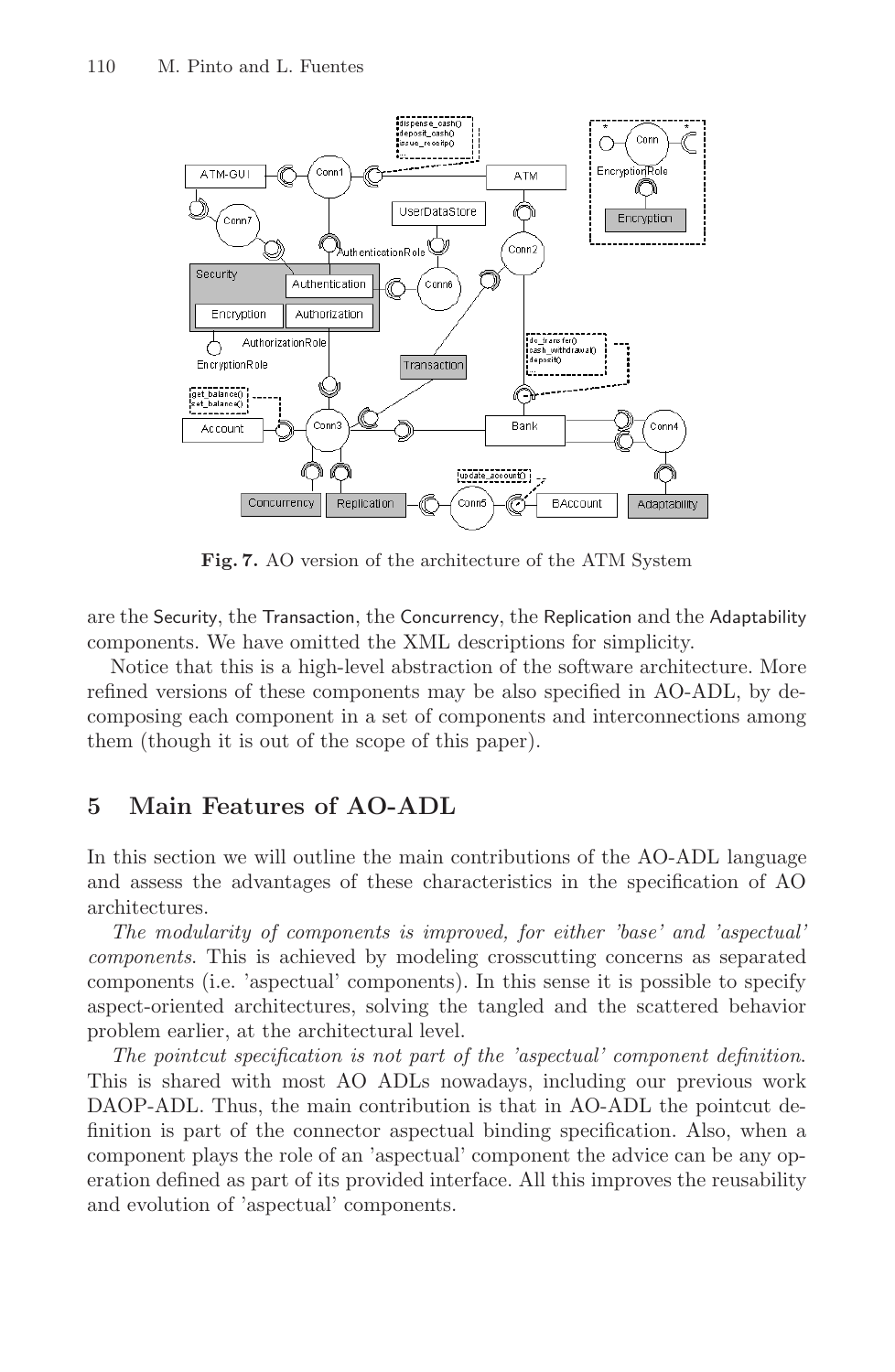AO-ADL defines a symmetric decomposition model. As previously mentioned, this feature of our language increases the possibilities of reusing a component, which may play an aspectual or non-aspectual role depending on the particular interactions in which that component participates. That means that the same component can be (re)used either as a 'base' co[mpo](#page-20-9)nent or as an 'aspectual' component in different software architecture specifications.

Explicit representation of all the dependencies of each aspect. Likewise components in traditional ADLs and IDLs, the 'aspectual' component specification explicitly s[how](#page-16-0)s all the dependencies that the 'aspectual' component has with other components by means of its provided and required interfaces. Moreover, AO-ADL provides an homogeneous way of representing such dependencies, without making distinction between 'base' and ' aspectual' components. This information is very useful for the study of the interactions among aspects [26].

Single architectural view to represent crosscutting and non-crosscutting concerns and its interactions. It is possible to clearly identify which are the concerns modeled in a particular software architecture just by looking at the component and connector view (see Fig. 7). This will improve the communication with stakeholders, as well as the evolution and maintainability of both functional and non-functional concerns. Notice that other solutions, such as the one presented in [21], use different levels of abstraction to represent different kinds of concerns. For instance, while security is represented as UML constraints in a class diagram, availability is represented by adding a new component and required interface into the system and heterogeneity is modeled by the use of a design pattern. Consequently, there is not a single architectural view in which all the functional and non-functional concerns of the system can be clearly identified. Notice that it is not our intention to say that other architectural views are not necessary to complete the specification of the software architecture, but that the homogeneous representation of all the concerns in the component and connector view helps to improve the understanding of software architectures and the trace[abi](#page-5-0)lity of co[nce](#page-16-0)rns among views.

AO-ADL connector specification promotes the refinement of components int[er](#page-5-0)actions. Core functionalit[y](#page-16-0) can be specified first or independently of crosscutting and non-functional concerns. Then, 'aspectual' components can be added or removed from a software architecture without affecting the connections among 'base' components. Since the binding information for 'base' and 'aspectual' component is organized in different sections of the connector, only the 'aspectBindings' section needs to be modified to add/remove 'aspectual' components. An example of this are Fig. 1 and Fig. 7, being the later one an extension of the prior, in which 'aspectual' components were added. The interconnections among components in Fig. 1 remains the same in Fig. 7.

Connector templates. Existing catalogues of crosscutting concerns define nonfunctional or extra-functional concerns that are typical of an application domain. Based on these catalogues, the software architect can identify aspect-oriented architectural solutions for certain recurrent crosscutting concerns. In AO-ADL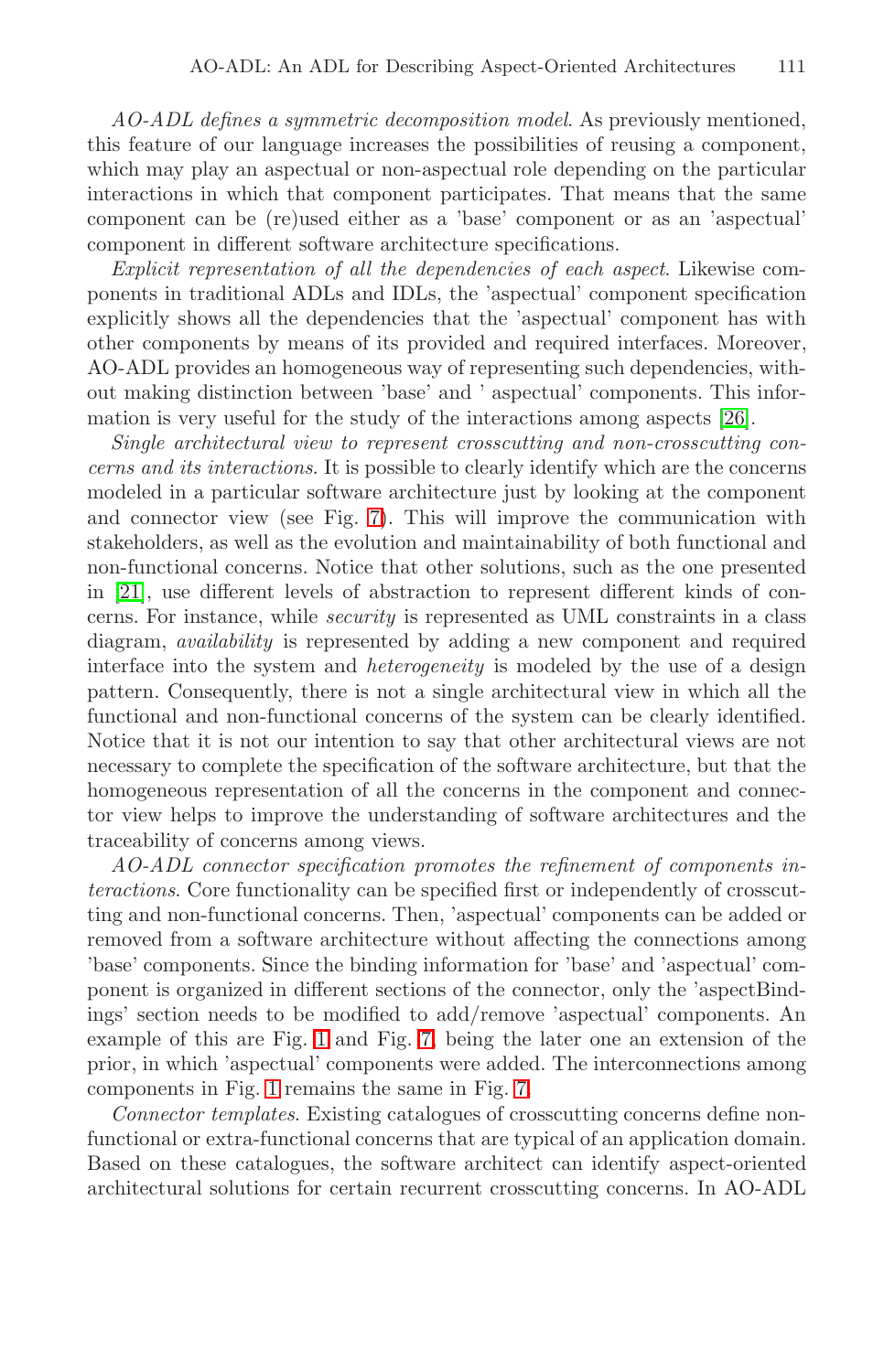these aspect-oriented architectural solutions for recurrent crosscutting concerns can be captured by the specification of connector templates. These templates can then be reused in different architectural configurations as shown in Fig. 6.

### **6 Conclusions and Future Work**

In this paper we have presented AO-ADL, an XML-based aspect-oriented architecture description language. The main contributions of AO-ADL are: (1) The symmetric decomposition model, which defines the component as the architectural block to model both functionality and aspectual behavior, and (2) The extended semantic of connectors to specify aspectual composition information.

Another interesting feature of AO-ADL, which improves the definition and evolutio[n](#page-19-3) of aspect-oriented software architectures, is the definition of connector templates. Currently, we are working on the definition of a library of aspectoriented architectural patterns. We are mainly focusing on the definition of connector templates for modeling well-known crosscutting concerns. This will allow reusing these concerns in different software architectures.

The use of XML has important [ad](#page-18-0)vantages, such as using the built-in XML tool support to define and manipulate architectural descriptions, or the possibility for a runtime execution environment of using this information during the application execution [6]. However, it also has an important drawback regarding the readability of the software architecture in the communication with stakeholders. In order to cope with this shortcoming we are now defining a tool suite that will provide support to define, manipulate and reuse AO-ADL specifications. This tool makes use of the XML-to-Ecore mapping technology provided b[y t](#page-18-1)he Eclipse Modeling Framework  $(EMF)^{13}$  in order to provide an ECore model of AO-[AD](#page-20-4)[L.](#page-20-10) An additional goal is the definition of a mapping process, in the MDD (Model-Driven Development) sense, to define a correspondence between the AO-ADL ECore model and the UML 2.0 Ecore model. This correspondence [base](#page-20-11)s on the mapping process from architecture to design defined in [27] and will provide a UML 2.0 standard representation of AO-ADL software architectures.

<span id="page-18-1"></span><span id="page-18-0"></span>Finally, we would like to remark that AO-ADL is t[he](#page-20-12) [a](#page-20-12)spect-oriented integrated ADL of AOSD-Europe<sup>14</sup>. Concretely, in this project we are now collaborating on the definition of COMPASS [20,28], an approach that offers a systematic means to derive an aspect-oriented architecture, described in AO-ADL, from a given aspect-oriented requirements specification, described in RDL (Requirements Description Language) [29]. This approach is a constituent part of the aspect-oriented mapping process that is being defined in this project from requirements to architecture and from there to design and implementation [27]. Concretely, the AO-ADL tool support discussed in the previous paragraph is being defined as part of this project.

 $\overline{^{13}$  Web Site: www.eclipse.org/emft/projects/

 $^{14}$  European Network of Excellence on AOSD.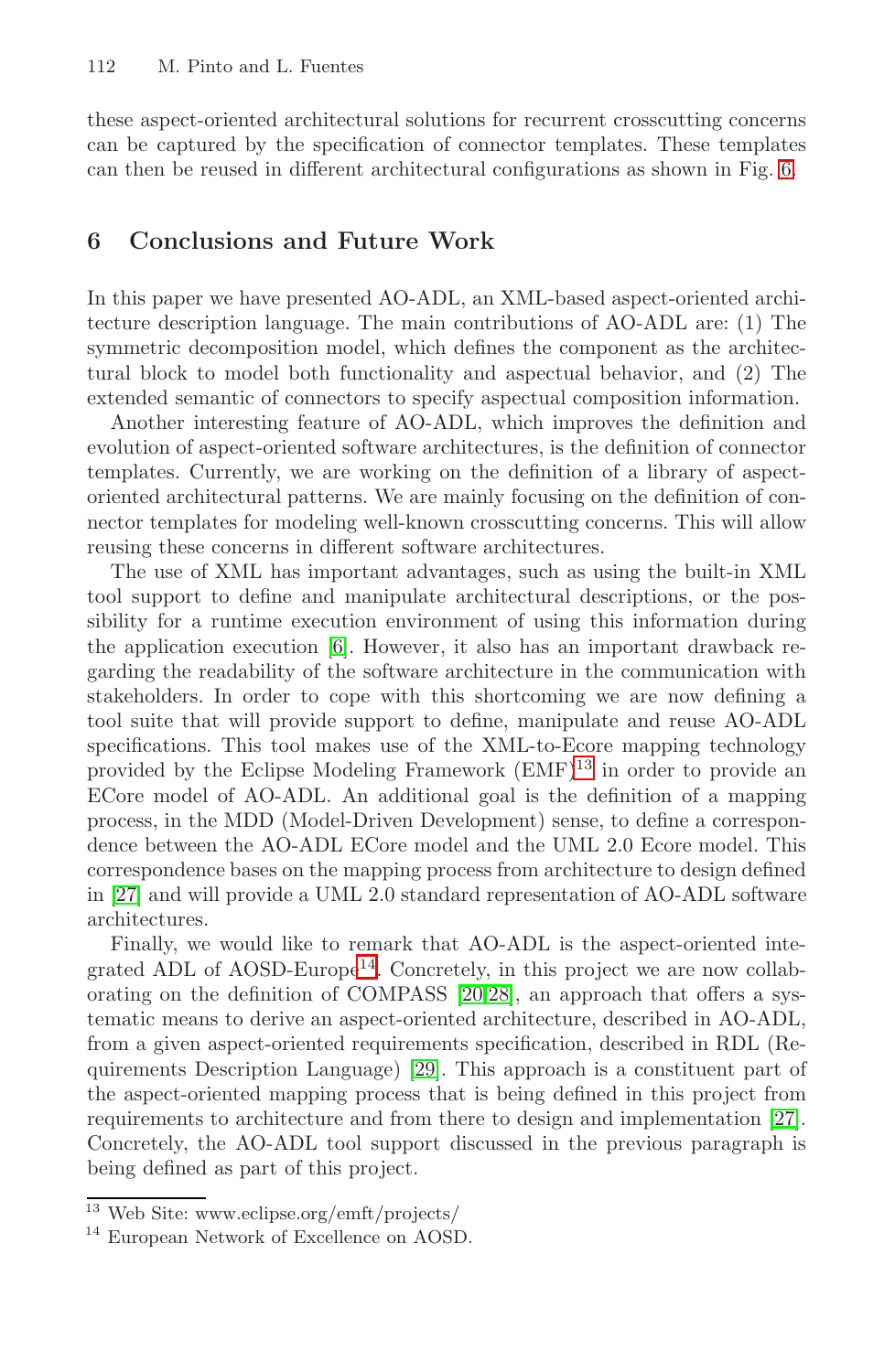# **Acknowledgment**

<span id="page-19-7"></span>We are very grateful to the anonymous referees for their insightful suggestions, that greatly helped improving the contents of the paper. This work is supported by European Commission FP6 Grant AOSD-Europe (IST-2-004349), European Commission STREP Project AMPLE (IST-033710), and Spanish Commission of Science and Technology (TI[N2005-09405-C02-01\).](http://www.aosd.net)

### <span id="page-19-2"></span><span id="page-19-1"></span><span id="page-19-0"></span>**References**

- 1. Medvidovic, N., Taylor, R.: A Classification and Comparison Framework for Software Architecture Description Languages. IEEE Transaction on Software Engineering 26(1), 70–93 (2000)
- 2. Aspect-Oriented Software Development Web Site, http://www.aosd.net
- <span id="page-19-3"></span>3. Chitchyan, R., Rashid, A., Sawyer, P., Garcia, A., Pinto, M., Bakker, J., Tekinerdogan, B., Clarke, S., Jackson, A.: Survey of (Aspect-Oriented) Analysis and Design Approaches. AOSD-Europe project Report AOSD-Europe-ULANC-9 (2005)
- <span id="page-19-4"></span>4. Krechetov, I., Tekinerdogan, B., Pinto, M., Fuentes, L.: Initial Version of Aspect-Oriented Architecture Design Approach. AOSD-Europe project report AOSD-Europe-UT-D37 (February 2006)
- 5. Pinto, M., Fuentes, L., Troya, J.M.: DAOP-ADL: An Architecture Description Language for Dynamic Component and Aspect-Based Development. In: Pfenning, F., Smaragdakis, Y. (eds.) GPCE 2003. LNCS, vol. 2830, pp. 118–137. Springer, Heidelberg (2003)
- <span id="page-19-5"></span>6. Fuentes, L., Pinto, M., Troya, J.M.: Supporting the Development of CAM/DAOP Applications: an Integrated Development Process. Software Practice and Experience 37(1), 21–64 (2007)
- <span id="page-19-8"></span><span id="page-19-6"></span>7. Pessemier, N., Seinturier, L., Coupaye, T., Duchien, L.: A Model for Developing Component-Based and Aspect-Oriented Systems. In: Löwe, W., Südholt, M. (eds.) SC 2006. LNCS, vol. 4089, Springer, Heidelberg (2006)
- 8. Garlan, D., Monroe, R., Wile, D.: ACME: An Architecture Description Interchange Language. In: Proc. of CASCON 1997 (November 1997)
- <span id="page-19-9"></span>9. Medvidovic, N., Oreizy, P., Robbins J.E., Taylor, R.N.: Using Object-Oriented Typing to Support Architectural Design in the C2 Style. In: Proc. of ACM SIGSOFT 1996, USA, pp. 24–32 (October 1996)
- <span id="page-19-10"></span>10. Luckham, D., et al.: Specification and Analysis of System Architecture Using Rapide. IEEE Trans. Soft. Eng. 21(4), 336–355 (1995)
- <span id="page-19-11"></span>11. Batista, T., Chavez, C., Garcia, A., SantAnna, C., Kulesza, U., Rashid, A., Filho, F.C.: Reflections on Architectural Connection: Seven Issues on Aspects and ADLs. In: Proc. of EA 2006, China (May 2006)
- 12. Pessemier, N., Seinturier, L., Duchien, L.: Components, ADL and AOP: Towards a Common Approach. In: Proc. of the Workshop ECOOP RAMSE 2004 (June 2004)
- 13. Pérez, J., Ramos, I., Jaén, J., Letelier, P., Navarro, E.: PRISMA: Towards Quality, Aspect-Oriented and Dynamic Software Architectures. In: Proc. of 3rd IEEE Intl Conf. on Quality Software, USA (November 2003)
- 14. Garcia, A., Chavez, C., Batista, T., SantAnna, C., Kulesza, U., Rashid, A., Lucena, C.: On the Modular Representation of Architectural Aspects. In: Gruhn, V., Oquendo, F. (eds.) EWSA 2006. LNCS, vol. 4344, pp. 82–97. Springer, Heidelberg (2006)